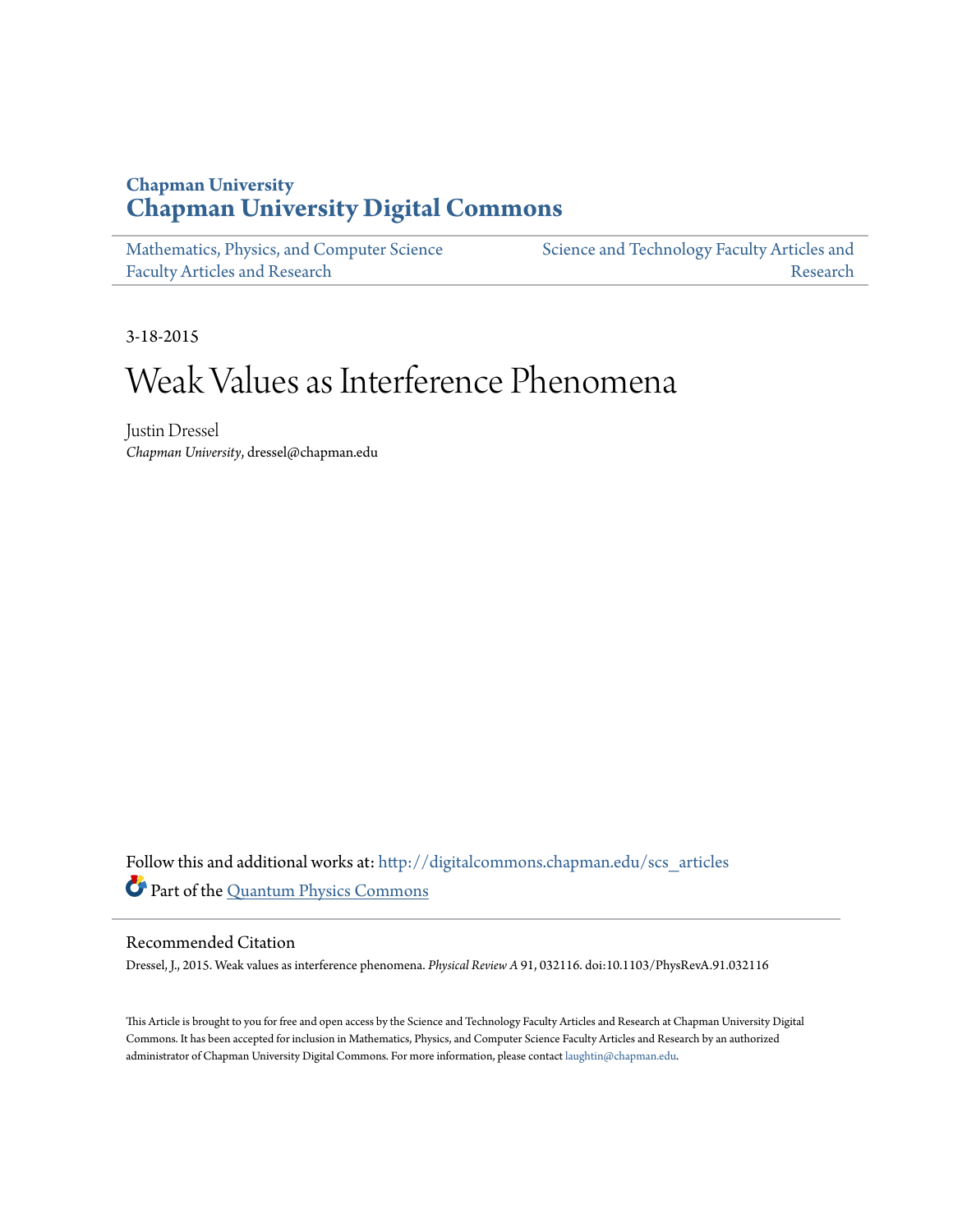## Weak Values as Interference Phenomena

#### **Comments**

This article was originally published in *Physical Review A*, volume 91, in 2015. [DOI: 10.1103/](http://dx.doi.org/10.1103/PhysRevA.91.032116) [PhysRevA.91.032116](http://dx.doi.org/10.1103/PhysRevA.91.032116)

**Copyright** American Physical Society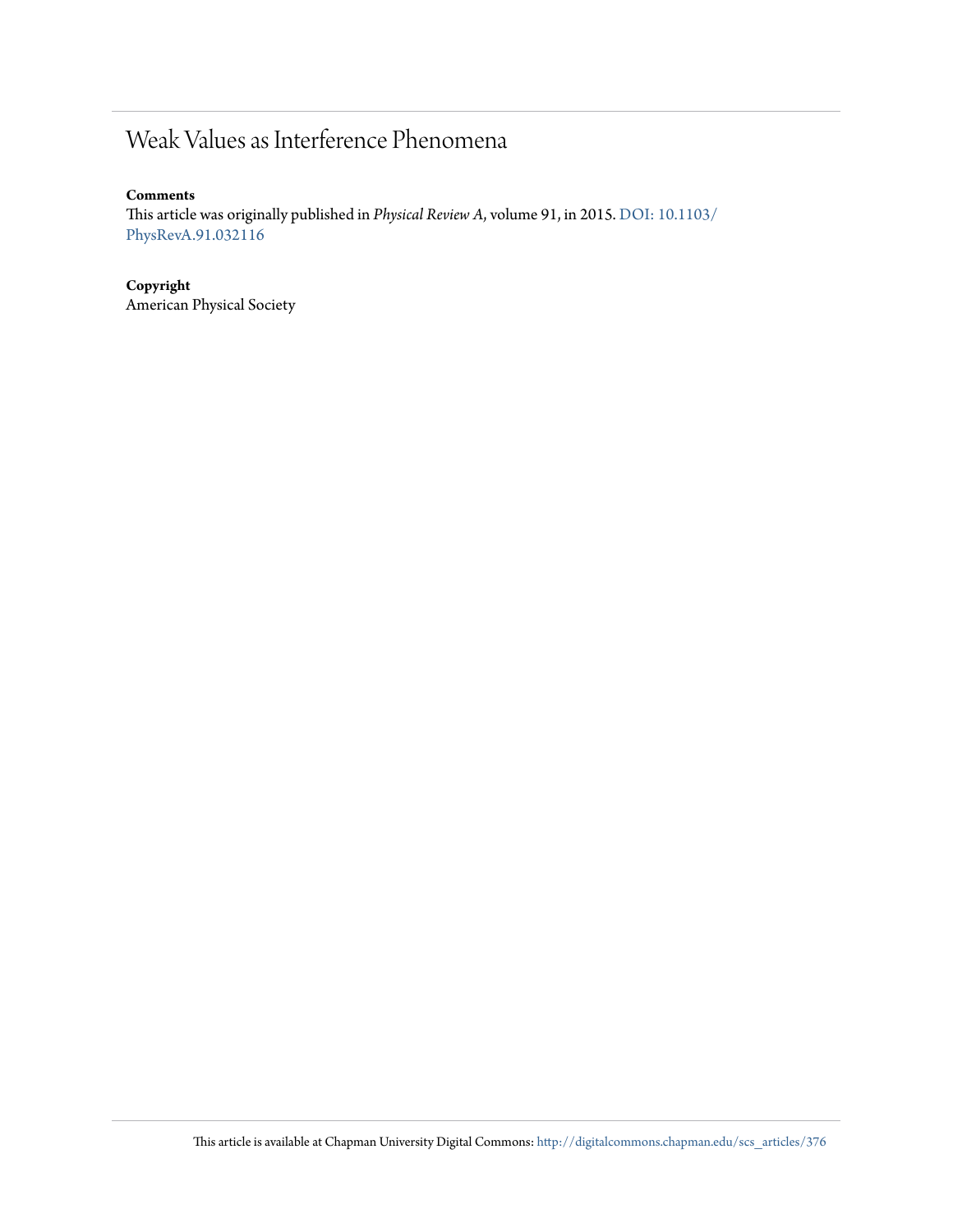#### **Weak values as interference phenomena**

Justin Dressel

*Department of Electrical and Computer Engineering, University of California, Riverside, California 92521, USA* (Received 3 October 2014; revised manuscript received 25 February 2015; published 18 March 2015)

Weak values arise experimentally as conditioned averages of weak (noisy) observable measurements that minimally disturb an initial quantum state, and also as dynamical variables for reduced quantum state evolution even in the absence of measurement. These averages can exceed the eigenvalue range of the observable ostensibly being estimated, which has prompted considerable debate regarding their interpretation. Classical conditioned averages of noisy signals only show such anomalies if the quantity being measured is also disturbed prior to conditioning. This fact has recently been rediscovered, along with the question whether anomalous weak values are merely classical disturbance effects. Here we carefully review the role of the weak value as both a conditioned observable estimation and a dynamical variable, and clarify why classical disturbance models will be insufficient to explain the weak value unless they can also simulate other quantum interference phenomena.

DOI: [10.1103/PhysRevA.91.032116](http://dx.doi.org/10.1103/PhysRevA.91.032116) PACS number(s): 03*.*65*.*Ta*,* 03*.*67*.*−a*,* 42*.*25*.*Hz

#### **I. INTRODUCTION**

After their introduction over a quarter-century ago [\[1\]](#page-12-0), quantum weak values  $[2,3]$  have consistently found themselves at the center of controversy  $[4,5]$ . Indeed, the original paper  $[1]$ details how one can postselect a weak (i.e., noisy) measurement of a spin-1*/*2 operator for an electron (using a sequence of two Stern-Gerlach apparatuses) to obtain a *conditioned expectation value* that approximates a weak value with an anomalously large value of 100. The question whether this strange average value has any physical meaning pertaining to the spin has since plagued the concept of the weak value  $(e.g., [6])$  $(e.g., [6])$  $(e.g., [6])$ .

The most recent addition to this controversy [\[7\]](#page-13-0) considers a superficially similar example consisting of a classical coin that has its two faces noisily measured, then *disturbed*, and finally conditioned to produce an anomalous average value of 100 heads. The conclusion drawn from their study (which has been heavily criticized  $[8-12]$ ) is that strange weak values may be understood entirely as classical disturbance effects, making them not "quantum." In fact, every element of this simple example of how intermediate disturbance can cause strange postselected averages of noisy signals has been previously demonstrated, and corroborates our published work: not only did we emphasize a similar disturbance example using a colored marble in our systematic investigation of generalized observable measurements [\[13,14\]](#page-13-0), but we also carefully highlighted the potential role of invasive measurements in studies linking strange conditioned averages (including weak values) to violations of generalized Leggett-Garg inequalities [\[15–19\]](#page-13-0) (which were designed to test for "quantum" behavior in macroscopic systems [\[20–22\]](#page-13-0)). It is now well established that any hidden-variable model that can produce strange conditioned averages like the weak value must include some form of intermediate disturbance (see also [\[23,24\]](#page-13-0)). The more interesting question to raise is not whether a particular strange conditioned average may be explained as classical disturbance, but rather whether such models of disturbance can also reproduce the complete behavior of the weak value as its physical parameters are varied.

In this paper, we revisit this question in order to dispel the abundant confusion about weak values still present in the

literature, and emphasize that a strange weak value is nonclassical in precisely the same manner that a single quantum particle can be considered to be nonclassical. Specifically, strange weak values fundamentally arise from *interference* (i.e., superoscillations [\[25,26\]](#page-13-0)), and thus also appear in any wavelike field theory, such as classical optics [\[27–29\]](#page-13-0), in a straightforward way. In such a classical field theory, anomalous weak values do faithfully indicate physical wave properties, despite how counterintuitive their predictions may seem. For example, the orbital part of the Poynting vector field of optical vortex beams, or evanescent fields, can show anomalous local momentum distributions that are precisely equal to strange weak values  $[30-32]$ . Therefore, as with any quantum interference effect, only the fact that discrete and independent random events can be measured (as opposed to attenuated wave intensities) will distinguish whether the statistics producing a strange weak value are truly quantum mechanical in origin. (Alternatively, entangling the degrees of freedom of distinct particles will not have a simple classical field interpretation, e.g., [\[17\]](#page-13-0).) Nevertheless, even in the case of discrete measurement events the large number of measurements needed to statistically resolve such a weak value still imply that it is best considered as a dynamical physical variable for the effective (classical) mean field, and not necessarily to each individual quantum particle *a priori* [\[32\]](#page-13-0). To emphasize these subtle points, we carefully review several complementary approaches to deriving and understanding the weak value, paying special attention to its role as an ideal estimate, an experimentally measurable conditioned average, and as a classical dynamical variable for reduced quantum state evolution. This detailed treatment aims to supplement the simplified introduction to the experimental applications of weak values in [\[2\]](#page-12-0) with an expanded theoretical discussion that highlights their pervasive and underappreciated role throughout the quantum formalism.

In what follows we also emphasize the often overlooked connection between weak values and joint quasiprobability distributions (such as the Kirkwood-Dirac [\[33–38\]](#page-13-0), Terletsky-Margenau-Hill [\[39–42\]](#page-13-0), and the various Moyal phase-space distributions [\[43–46\]](#page-13-0)) that determine conditioned observable estimates. Notably, to obtain a strange weak value outside the usual eigenvalue bounds, these joint quasiprobability distributions must become negative as a consequence of the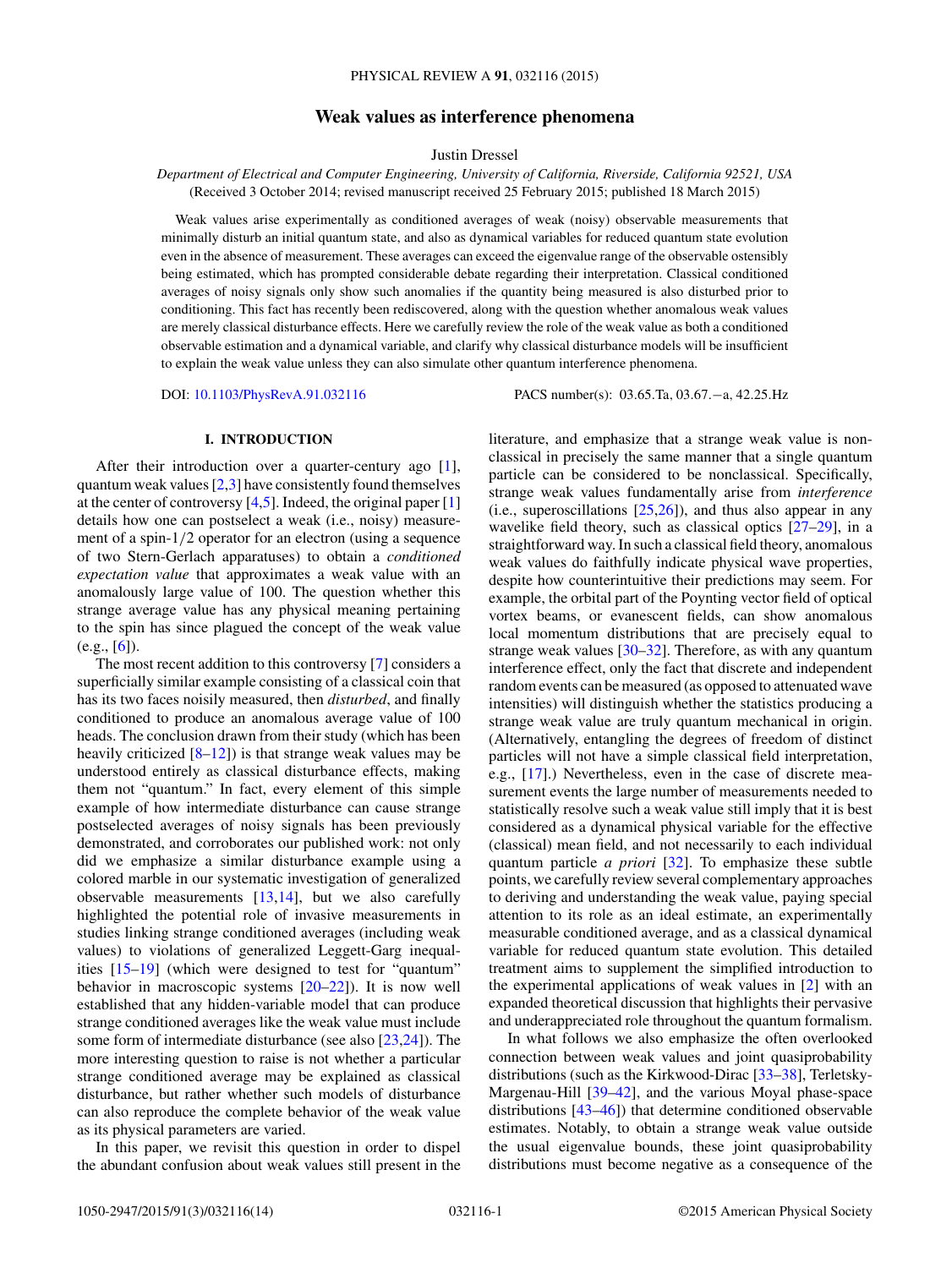<span id="page-3-0"></span>nonclassical quantum interference between probability amplitudes. The best known examples of this intrinsic negativity from quantum interference occur in the Moyal phase-space distributions, such as the Wigner distribution for quadratures, or the Glauber-Sudarshan *P* distribution for coherent state amplitudes, which show such negativity with nonclassical optical states [\[43–46\]](#page-13-0). Indeed, for single particles such negativity in quasiprobability distributions has been proven to be an equivalent notion of "nonclassicality" as the need for *contextual* hidden variables [\[47,](#page-13-0)[48\]](#page-14-0) (in the sense of Bell-Kochen-Specker [\[49,50\]](#page-14-0)), and formally arises from the usual operator noncommutativity of quantum mechanics. This connection between contextuality and strange weak values was emphasized in a recent proof by Pusey [\[51\]](#page-14-0), as well as an earlier study by Tollaksen [\[23\]](#page-13-0), and is consistent with the established understanding that strange weak values arise fundamentally from (quantum) interference. It follows that if a classical model as in [\[7\]](#page-13-0) could really mimic the detailed functional structure of the weak value, then it would also be able to simulate other features that are normally considered to be quantum mechanical. We further emphasize this latter point by reviewing the deep connections between weak values and the classical dynamical variables of the Hamilton-Jacobi formalism, both in its fully quantum generalization that is equivalent to the Schrödinger equation, and in the resulting classical limit.

This paper is organized as follows. In Sec. II we derive and discuss how the weak value is the best statistical estimate for the average (but unmeasured) observable value for the times between two known measurement events. In Sec. [III](#page-5-0) we discuss three approaches for experimentally verifying the weak value as the appropriate such estimate: weak von Neumann coupling, weak generalized observable measurements, and as the physical dynamical variables for reduced state evolution. In Sec. [IV](#page-10-0) we explicitly connect the weak value to quasiprobabilities, focusing on the Terletsky-Margenau-Hill, Kirkwood-Dirac, andWigner distributions, and explicitly connect weak values to classical mean-field dynamical variables using the Hamilton-Jacobi quantum-classical correspondence. We conclude in Sec. [V.](#page-12-0)

#### **II. WEAK VALUES AS ESTIMATES**

Most of the controversy surrounding weak values rests upon their common (but unnecessary) association with an alternative time-symmetric approach to the quantum theory that involves two state vectors [\[52–57\]](#page-14-0). In this time-symmetric approach, one forward-propagates a state vector  $|i\rangle$  from an initial time 0 to *t* in the usual way; however, one also *back-propagates* a second state vector  $\langle f |$  from a final time *T* to *t*. While the initial-state vector  $|i\rangle$  corresponds to a preparation procedure, the final-state vector  $\langle f |$  corresponds to a *postselection* procedure.

Interestingly, the best estimate [\[58–60\]](#page-14-0) of the average (unmeasured) value for an observable *A*ˆ at any time *t* in the interval  $[0, T]$  is then not the expectation value  $A(t) = \langle i | \hat{U}_t^{\dagger} \hat{A} \hat{U}_t | i \rangle$ (which neglects the information about the postselection), but



FIG. 1. (Color online) The best estimate of the average value of  $\hat{Z}$  conditioned on two boundaries that bracket the time interval [0, *T*] is the weak value  $Z_w(t) = \text{Re}\langle f|\hat{U}_{T-t}\hat{Z}\hat{U}_t|i\rangle / \langle f|\hat{U}_T|i\rangle$ . For the Pauli  $\hat{Z} = |1\rangle\langle 1| - |0\rangle\langle 0|$  qubit operator prepared in  $|i\rangle = |1\rangle$ , postselected in  $\langle f | = \langle 0 |$ , and evolving with  $\hat{U}_t = \exp[i\omega t (|1\rangle \langle 0| + |0\rangle \langle 1|)]$ , the weak value  $Z_w(t)$  (thin, green) coincides with the expectation value  $Z(t) = \langle i | \hat{U}_t^{\dagger} \hat{Z} \hat{U}_t | i \rangle$  (dot-dashed, black) when the postselection is consistent with the natural oscillation. Otherwise, *Z*(*t*) (dashed, black) displays a jump at time *T*, while  $Z_w(t)$  (red) smoothly connects the boundaries, still passing through the same points of certain *Z* (blue dots). The shaded regions exceed the eigenvalue bounds of  $\pm 1$ , indicating the inconsistency between the natural evolution and the observed boundaries.

is rather the *weak value*

$$
A_w(t) = \text{Re}\frac{\langle f|\hat{U}_{T-t}\hat{A}\hat{U}_t|i\rangle}{\langle f|\hat{U}_T|i\rangle},\tag{1}
$$

as we will derive shortly. Here  $\hat{U}_t = \exp(-i\hat{H}t/\hbar)$  is the unitary propagator for a time interval *t* that is generated by the Hamiltonian  $\hat{H}$ . Note that the imaginary part of the weak value, while independently interesting as a measure of intrinsic measurement disturbance [\[59,61,62\]](#page-14-0), is unrelated to the estimation of  $\hat{A}$  as an observable, so we will ignore it for now.

The problematic feature of Eq. (1) as an estimate is that it may exceed the eigenvalue range of *A*; such strange behavior is illustrated as the shaded areas in Fig. 1. As discussed in the Introduction, a classical conditioned estimate may show such anomalous behavior only if the estimation procedure is *noisy* and if what is being estimated is *disturbed* in the interval  $[0, T]$   $[14, 15, 17, 23, 24]$ . The question raised in Ref. [\[7\]](#page-13-0) is whether such a classical model with noisy estimation and disturbance is sufficient to explain Eq. (1). As we will show in what follows, such a classical disturbance explanation is difficult to defend when the many roles of this weak value expression are examined in detail.

#### **A. Derivation of the best estimate**

For completeness we now show how this weak value formula can be obtained as the optimal estimate that minimizes a statistical uncertainty metric, justifying its interpretation as a best estimate.

Suppose one wishes to estimate the best average values for an observable  $\hat{A}$  given a initial preparation  $|i\rangle$ , followed by a projective measurement in a particular basis  $|f\rangle$  that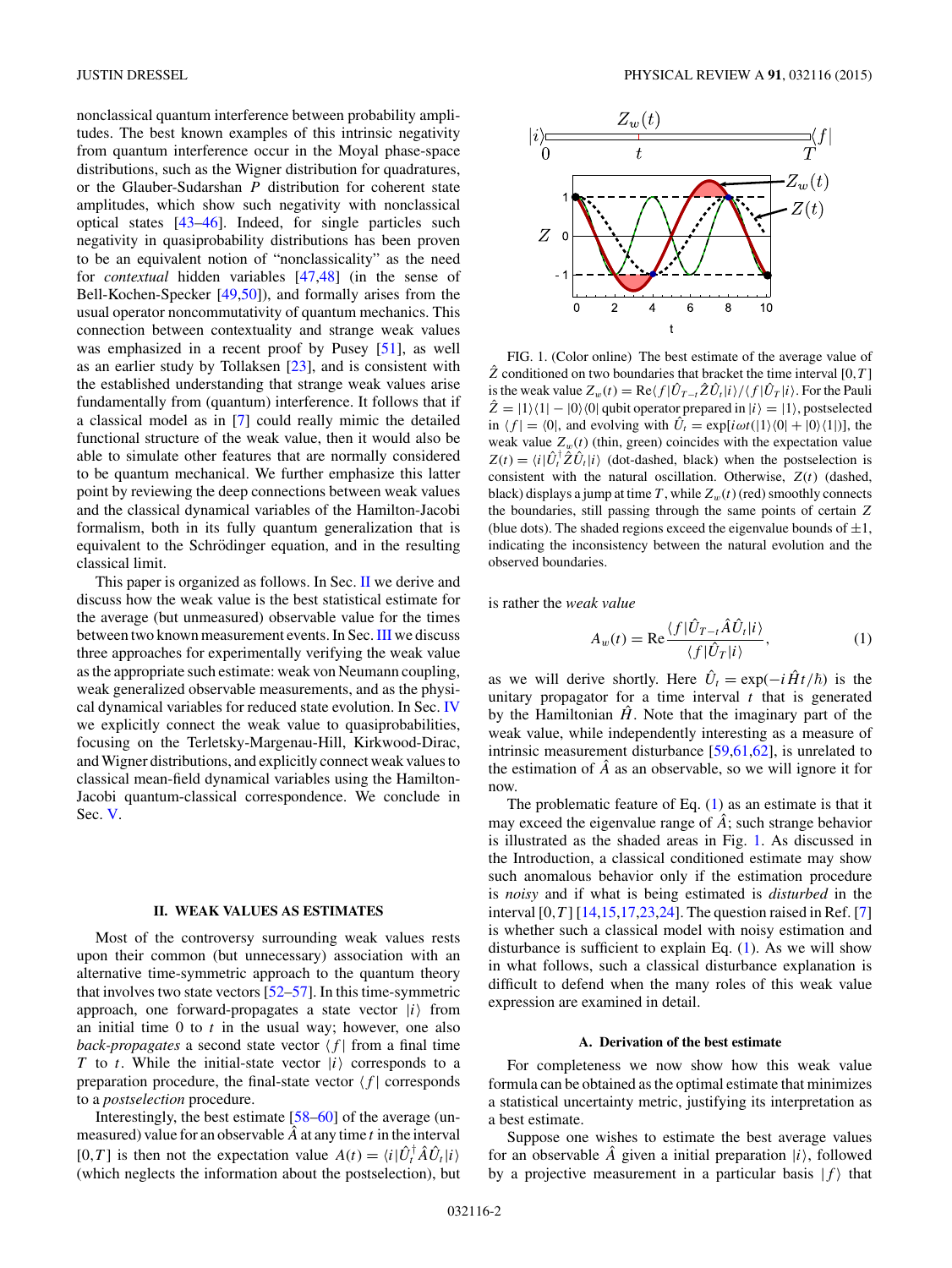<span id="page-4-0"></span>does not commute with  $\hat{A}$ . For each  $f$ , we can guess a value  $\bar{a}_f$  that estimates the average of  $\hat{A}$  given that the specific result *f* was observed. This procedure formally constructs a Hermitian observable  $\hat{A}_{est} = \sum_f \bar{a}_f |f\rangle\langle f|$  that is measured by the procedure, which contains the estimates for every *f* . The goal is then to determine the optimal such estimates  $\bar{a}^{\text{opt}}_f$ of *A*ˆ conditioned on each measured result *f* .

To accomplish this goal, we must define a measure for how close the estimate  $\hat{A}_{est}$  is to the target observable  $\hat{A}$ . A natural choice for such a measure is the weighted trace distance between two observables [\[41](#page-13-0)[,58,60\]](#page-14-0)

$$
\mathcal{D}_{\rho}(\hat{A}, \hat{B}) = \text{Tr}(\hat{\rho}(\hat{A} - \hat{B})^2),\tag{2}
$$

which can generally depend upon any positive prior bias  $\hat{\rho}$ . We can interpret this measure as specifying the shortest *geometric distance* in operator space, weighted by the *statistical prior* bias of  $\hat{\rho}$ . Since  $\hat{A}$  and  $\hat{B}$  need not commute, there is generally no straightforward operational interpretation for this distance [\[63–65\]](#page-14-0), but it does formally provide a reasonable definition of the geometric "closeness" for the two operators.

Now suppose we have a definite prior state  $\hat{\rho} = |i\rangle\langle i|$ and choose  $\hat{B} = \hat{A}_{est}$ . Computing the weighted trace distance yields [\[41](#page-13-0)[,58,60\]](#page-14-0)

$$
\mathcal{D}_{\psi}(\hat{A}, \hat{A}_{est}) = \langle \psi | [\hat{A}^2 + \hat{A}_{est}^2 - (\hat{A}\hat{A}_{est} + \hat{A}_{est}\hat{A})] | \psi \rangle,
$$
  

$$
= \langle i | \hat{A}^2 | i \rangle - \sum_{f} |\langle f | i \rangle|^2 \left[ \text{Re} \frac{\langle f | \hat{A} | i \rangle}{\langle f | i \rangle} \right]^2
$$
  

$$
+ \sum_{f} |\langle f | i \rangle|^2 \left[ \bar{a}_f - \text{Re} \frac{\langle f | \hat{A} | i \rangle}{\langle f | i \rangle} \right]^2.
$$
 (3)

Only the final term depends on the choice of estimates  $\bar{a}_f$  for each *f*, and is positive definite. Therefore, the trace distance is minimized when this term vanishes, which in turn implies that the optimal estimate for each independent *f* must be the weak value formula

$$
\bar{a}_f^{\text{opt}} = \text{Re}\frac{\langle f|\hat{A}|i\rangle}{\langle f|i\rangle}.
$$
 (4)

Note that if the basis  $|f\rangle$  is chosen to be the eigenbasis of  $\hat{A}$ , then these optimal estimates reduce identically to the eigenvalues of  $\hat{A}$  and the trace distance vanishes.

To obtain Eq. [\(1\)](#page-3-0) including intermediate time evolution, we can choose a particular  $\langle f | \mapsto \langle f | \hat{U}_{T-t} \rangle$  and initial state  $|i\rangle \mapsto \hat{U}_t|i\rangle$  that take into account Hamiltonian propagation  $\hat{U}_t = \exp(t\hat{H}/i\hbar)$  from the observed results for a specific preparation and postselection.

This pure-state derivation may also be generalized in a straightforward way [\[60\]](#page-14-0), which produces a formulation of the weak value suitable for generalized measurements and mixed states

$$
A_w(t) = \text{Re} \frac{\text{Tr}(\hat{E}_{T-t}\hat{A}\hat{\rho}_t)}{\text{Tr}(\hat{E}_{T-t}\hat{\rho}_t)}.
$$
(5)

Here the back-propagating operator  $\hat{E}_{T-t}$  is often called a "retrodictive state," or "effect matrix," in contrast to the forward-propagating "predictive state"  $ρ<sub>t</sub>$ , or "density matrix." Recently, the estimate in Eq. (5) has been used to great effect experimentally [\[66–69\]](#page-14-0) for "quantum smoothing" [\[70,71\]](#page-14-0)

and "past quantum state" analyses [\[72,73\]](#page-14-0) of continuously measured signals (e.g., it was used to track individual photon emissions into a monitored cavity  $[69]$ ). Both  $E_{T-t}$ and  $\hat{\rho}_t$  generally evolve according to open-system master equations [\[74,75\]](#page-14-0) that can also include the effects from additional (discrete or continuous-in-time) stochastic measurement results [\[72,76,77\]](#page-14-0), in contrast to the closed-system (unitary) Schrödinger–von Neumann dynamics usually assumed with Eq. [\(1\)](#page-3-0). Note that if the effect matrix  $\hat{E}_{T-t}$  is the identity  $\hat{1}$ , then no posterior conditioning has been performed, so the usual expectation value is also recovered as a special case.

#### **B. Interpreting and generalizing the estimate**

As a philosophical side note, for those who believe that the state-vector represents the complete physical (ontic) reality (e.g., adherents to the many-worlds interpretation [\[78\]](#page-14-0)), this time-symmetric estimate prompts several more radical speculations: the existence of the second state vector  $\langle f | \hat{U}_{T-t} \rangle$ in Eq. [\(1\)](#page-3-0) seems to imply not only that the state  $\hat{U}_t|i\rangle$  is an incomplete description of reality at time *t*, but also that there seems to be a causal effect on the time *t* from the future time *T* [\[79\]](#page-14-0). Such a *retrocausal* interpretation is similar in spirit to the interpretations of antiparticles in quantum field theory as field excitations that move backwards through time [\[80\]](#page-14-0). However, just as with antiparticles, one does not need to invoke such controversial philosophical concepts as physical state vectors or retrocausation to meaningfully interpret the weak value in Eq. [\(1\)](#page-3-0) as the best available statistical estimate given only the information about the specified boundary conditions.

A more pragmatic attitude (which we shall adopt here) is to treat the estimate in Eq. [\(1\)](#page-3-0) as *subjective* (epistemic), and pertaining to a time interval  $[0, T]$  that has already occurred in the past. That is, one performs an experiment that prepares  $|i\rangle$  at time 0, waits a duration  $T$ , then makes a projective measurement that shows a result corresponding to the state  $\langle f |$ . One then interprets Eq. [\(1\)](#page-3-0) as the best estimate of the (unmeasured) average value of A within that time interval [\[58–60\]](#page-14-0), given only the knowledge of  $|i\rangle$ ,  $\langle f|$ , and  $\hat{H}$ . We emphasize that this approach is no different in character than stating that the expectation value  $\langle i|\hat{U}_t^{\dagger}\hat{A}\hat{U}_t|i\rangle$ is the best estimate for the (unmeasured) average value of  $\hat{A}$ , given only the knowledge of the preparation  $|i\rangle$  and  $\hat{H}$ . Indeed, such a counterfactual interpretation of the expectation value in the absence of measurement is at the core of the Ehrenfest theorem that equates quantum expectation values with mean-field classical dynamical variables [\[81\]](#page-14-0). If we interpret weak values as similar (but additionally constrained) classical dynamical variables, then an anomalous weak value should indicate the presence of some interesting intermediate physical process that must have occurred in order to satisfy both boundary conditions that bracket the time interval [0*,T* ] (see Fig. [1\)](#page-3-0).

Supporting this point of view is the fact that similar bidirectional (in time) estimates about unknown properties of structured stochastic processes (e.g., hidden Markov models) during such an interval are now well established in classical computational mechanics [\[82–85\]](#page-14-0). There it is shown that one should use both forward and reverse "causal states" (i.e., probability distributions) that contain information gathered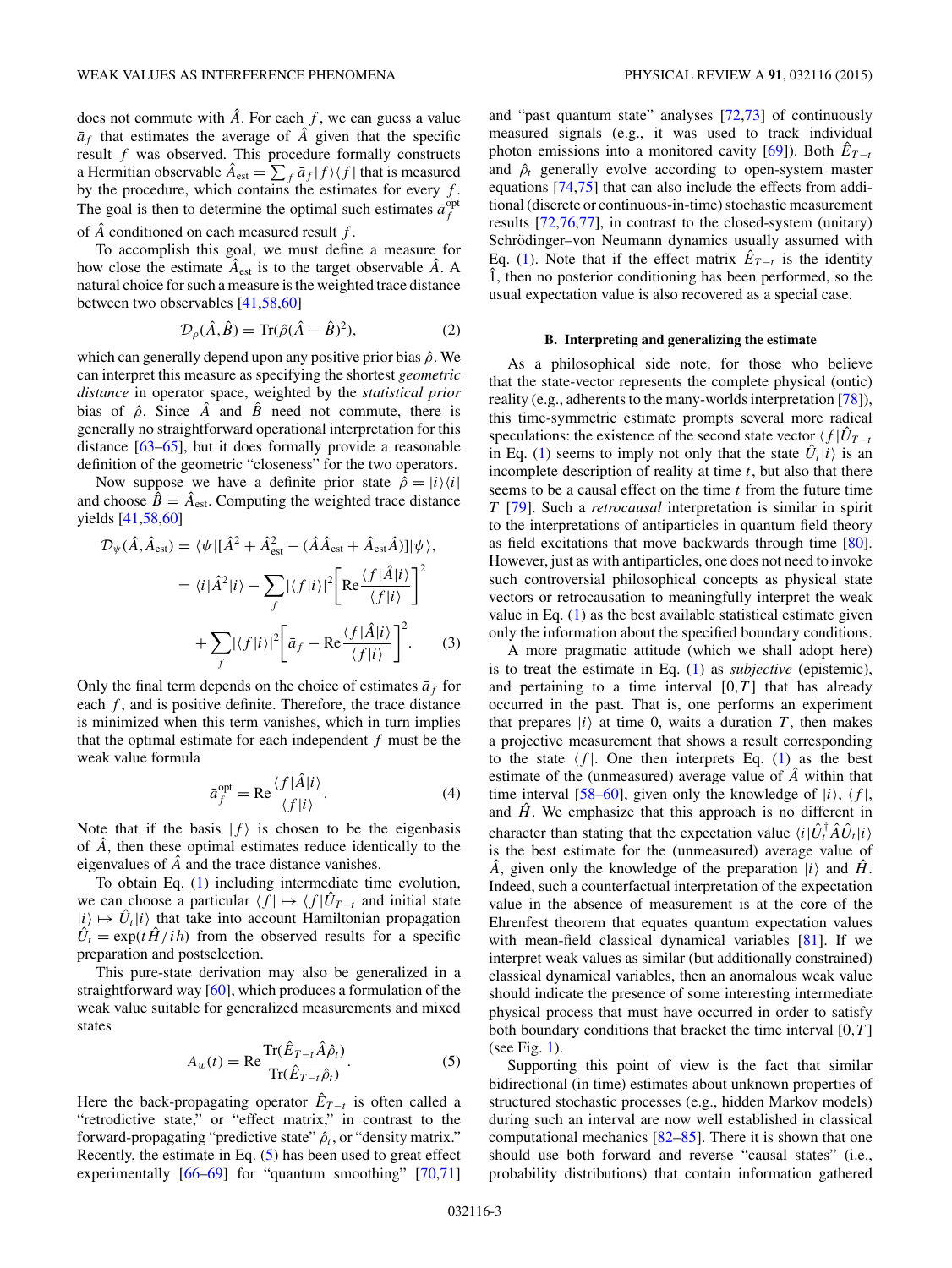<span id="page-5-0"></span>both before *and after* each time *t* to optimally estimate the properties of an evolving stochastic process. Similarly, classical statistics and filtering theory also use bidirectional states to provide the best estimate for information contained in noisy data confined to a time interval (called optimally "smoothing" the noise) [\[86,87\]](#page-14-0). Since quantum theory is closely related to probability theory [\[14,](#page-13-0)[88\]](#page-14-0), it is logical that similar estimation methods can be applied. Indeed, upgrading these estimation schemes to the quantum realm [\[76,88,89\]](#page-14-0) produces both states in Eq.  $(1)$ , as well as the mixed-state generalization of Eq. [\(5\)](#page-4-0) [\[90–92\]](#page-14-0).

#### **III. MEASURING WEAK VALUES**

The confidence that estimations like the expectation value, or the weak value in Eqs.  $(1)$  and  $(5)$ , reflect something meaningful about the physical world (and are not merely fevered hallucinations of the mind) follows from verification of their predictions by experimental measurements. In the case of the expectation value, any unbiased estimation of *A*ˆ will suffice, corroborating the predicted result. In the case of the weak value, however, the presence of the posterior boundary condition additionally constrains the form of the possible measurements that can verify the estimate.

Specifically, those measurements must be "weak," meaning that they should not appreciably perturb the evolution of the quantum system. Since information extraction necessarily disturbs the quantum state, only minimally informative (i.e., *noisy*) measurements will leave the state mostly unperturbed [\[1,](#page-12-0)[75\]](#page-14-0), and thus faithfully reproduce the assumptions made about the evolution during the time interval  $[0, T]$  by the formulas in Eqs.  $(1)$  and  $(5)$ . The surprising fact is that averaging such weak observable measurements can indeed consistently verify the weak value as the correctly estimated average, even when it predicts anomalous averages.

In what follows we will detail the standard von Neumann approach for measuring the weak value, as well as a more general approach that solidifies its interpretation as a conditioned average in the limit of negligible disturbance to the quantum state. We will also detail how the weak value appears as a classical dynamical variable for reduced system evolution even outside the usual context of postselected weak measurements, further cementing its interpretation as the appropriate mean-field variable that physically estimates the observable when the natural state evolution is unchanged by external influences.

#### **A. von Neumann interaction**

The standard approach for performing a weak observable measurement  $[1-3,93]$  $[1-3,93]$ , originally due to von Neumann  $[94]$ , is to couple the *system* observable of interest  $\hat{A}$  (such as the spin of a particle) to a *detector* observable  $\hat{F}$  (such as the transverse momentum of the same particle) for an independent degree of freedom, using a simple linear interaction Hamiltonian

$$
\hat{H}_{DS}(t) = \hbar g(t)\hat{F} \otimes \hat{A}.
$$
 (6)

The time-dependent coupling profile  $g(t)$  is typically assumed to be zero outside a short interval of duration *δt* and to be impulsive, i.e., short on the time scale of the natural dynamics of both the system and the detector. In the interaction picture for the system and detector, this coupling Hamiltonian produces a joint unitary rotation of the joint state that entangles the system with the detector

$$
\hat{V}_{DS} = \exp(-ig\,\hat{F}\otimes\hat{A}),\tag{7}
$$

where  $g = \int_0^{\delta t} g(t')dt'$  is the effective coupling strength for the impulsive interaction.

For a concrete example of such an interaction, in the optical experiments [\[27–29\]](#page-13-0) a wafer of birefringent crystal was used to couple the polarization (system) of a paraxial beam to its continuous transverse momentum (detector). In contrast, the optical experiments [\[16,17,](#page-13-0)[95\]](#page-15-0) used polarization-dependent reflection from partially transmitting optical elements to couple the polarization (system) of a paraxial beam to its binary orbital which-path degree of freedom (detector). In the more recent superconducting qubit experiment [\[18\]](#page-13-0) the energy basis of one transmon qubit (system) was coupled via an intermediate bus stripline resonator to the binary energy basis of a second and physically separated transmon qubit (detector) using microwave pulses.

To derive the effect of such an interaction, consider the coupling procedure in Fig. 2. Suppose that the impulsive coupling begins at a time *t*, and that the joint state of the detector-system degrees of freedom is initially a product state  $|d'\rangle|i'\rangle$ , where the initial detector and system states at time *t* 

$$
|d'\rangle = \hat{U}_{t-t_0}^{(D)}|d\rangle, \quad |i'\rangle = \hat{U}_t|i\rangle \tag{8}
$$



FIG. 2. (Color online) Impulsive von Neumann interaction for measuring  $\hat{A} = \sum_a a |a\rangle\langle a|$ . A system degree of freedom  $|i\rangle$  (blue, top) is prepared at time 0, and a detector degree of freedom  $|d\rangle$ (red, bottom) is prepared at a potentially different time  $t_0$ . After independent unitary propagation  $\hat{U}_t$  and  $\hat{U}_{t-t_0}^{(D)}$ , respectively, to the intermediate time *t* they interact impulsively (green, wavy) with a joint unitary interaction  $\hat{V}_{DS}$  for a short duration  $\delta t$ . After the interaction, both system and detector continue to propagate until the detector is measured at a time  $T'$  to find the result  $\langle x |$ , and the system is measured at a potentially different time  $T$  to find the result  $\langle f |$ . This entire coupling procedure may be represented as a single system operation (lightly shaded region)  $\hat{M}_x = \langle x | \hat{U}_{T'-t}^{(D)} \hat{V}_{DS} \hat{U}_{t-t_0}^{(D)} | d \rangle$  that includes the detector preparation, evolution, coupling, and measurement together, producing a net effect only on the evolving system state. If the identity  $\hat{A} = \sum_{x} \alpha_x \hat{M}_x^{\dagger} \hat{M}_x$  can be satisfied for some calibrated signal values  $\alpha_x$  for the detector, then the system observable  $\hat{A}$  can be faithfully estimated by the detector results *x* in an unbiased way. For strong measurements by the detector, the effective system operations become eigenstate projections  $\hat{M}_x \rightarrow |a\rangle\langle a|$  with an eigenvalued signal  $\alpha_x \rightarrow$ *a*, while for weak measurements the operations approximate the identity  $\hat{M}_x \approx \hat{1}$  with a noisy signal  $|\alpha_x| \gg |a|$ , leaving the state essentially unperturbed. Averaging this noisy signal  $\alpha_x$  for such weak measurements conditioned on a particular *f* approximates the weak value Re $\langle f | \hat{U}_{T-t} \hat{A} \hat{U}_t | i \rangle / \langle f | \hat{U}_T | i \rangle$ .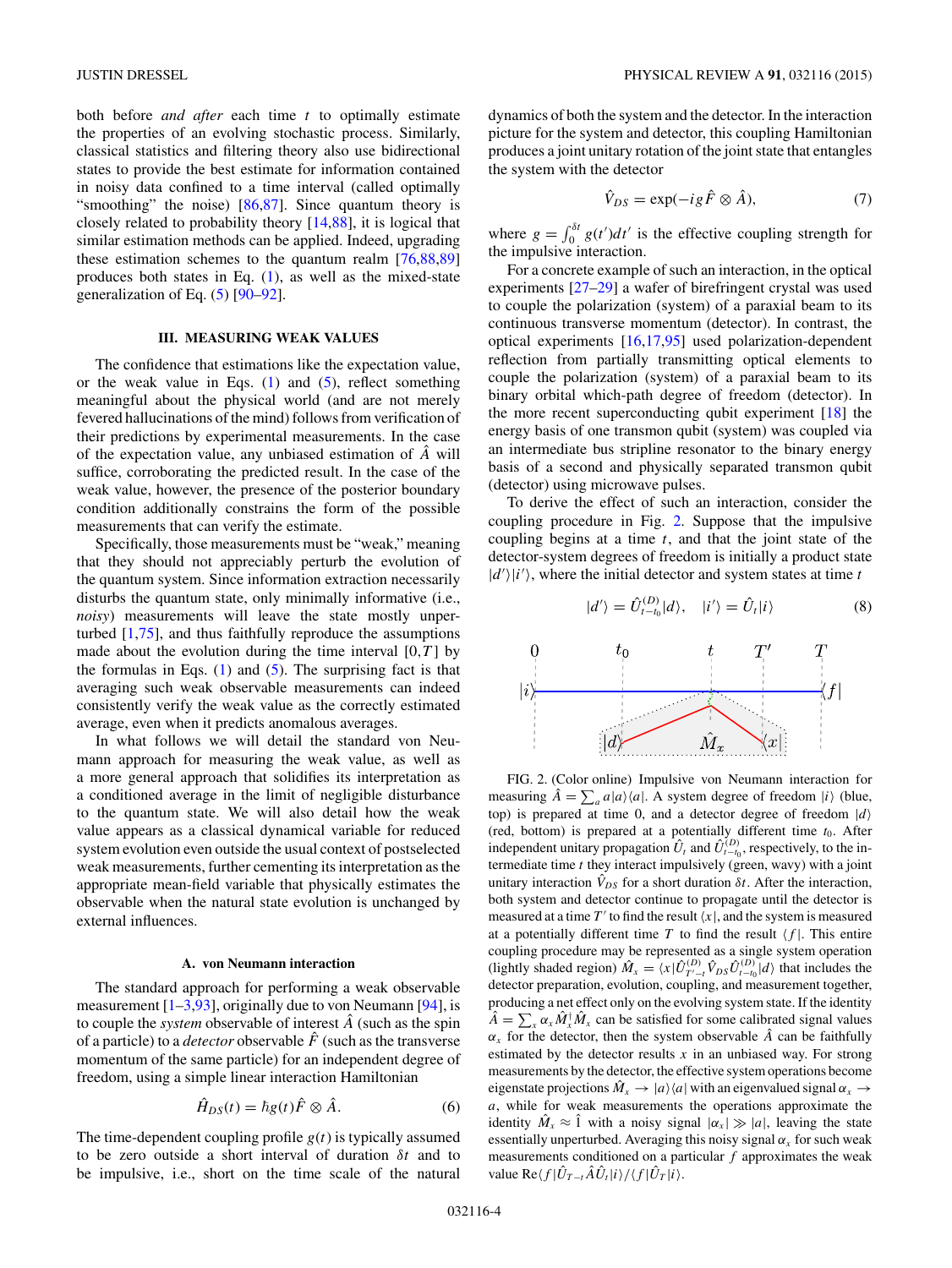<span id="page-6-0"></span>may have propagated from previous states  $|i\rangle$  and  $|d\rangle$  that were prepared at the possibly different earlier times  $t = 0$  and  $t = t_0$ , respectively, following the independent Hamiltonian evolution

$$
\hat{U}_t^{(D)} = \exp(-it\hat{H}_D/\hbar), \quad \hat{U}_t = \exp(-it\hat{H}_S/\hbar). \tag{9}
$$

After the entangling interaction of Eq. [\(7\)](#page-5-0), the detector and system are allowed to again evolve freely for (potentially different) times  $T - t$  and  $T' - t$ , respectively, after which they are independently measured projectively in the bases  $\langle x |$  and  $\langle f |$  to obtain a pair of detector-system results  $(x, f)$ . Back-propagating these measured states from  $T'$  and  $T$  to the time immediately following the impulsive coupling  $t + \delta t \approx t$ produces the effective final states

$$
\langle x' \vert = \langle x \vert \hat{U}_{T'-t}^{(D)}, \quad \langle f' \vert = \langle f \vert \hat{U}_{T-t}.
$$
 (10)

The joint probability distribution for the results  $(x, f)$  can then be written in the compact (scattering) form

$$
p_{x,f} = |\langle x', f' | \hat{V}_{DS} | d', i' \rangle|^2. \tag{11}
$$

Importantly, changing the durations of time *T* and *T* before measuring the system and detector does not affect the general form of the joint distribution in Eq. (11); only the back-propagated states  $|x'\rangle$  and  $|f'\rangle$  will change from the free evolution when these durations are varied. For a concrete example of this effect, in the optical case of [\[27–29\]](#page-13-0) the free evolution of the transverse momentum (detector) produces diffraction effects after the birefringent crystal, which alters the effective back-propagated state implied by a later transverse position measurement.

For a sufficiently small coupling strength *g*, the interaction only *weakly* perturbs the initial system states, and we can expand the joint interaction  $\hat{V}_{DS}$  perturbatively. To good approximation, we find that the relative change of the joint probability in Eq.  $(11)$  due to the weak interaction has the form

$$
\frac{p_{x,f}}{|\langle x',f'|d',i'\rangle|^2} \approx 1 + 2g \operatorname{Im} F_w A_w + g^2 |F_w|^2 |A_w|^2, \quad (12)
$$

which involves only the *first-order* (complex) detector and system weak values

$$
F_w = \frac{\langle x' | \hat{F} | d' \rangle}{\langle x' | d' \rangle}, \quad A_w = \frac{\langle f' | \hat{A} | i' \rangle}{\langle f' | i' \rangle}.
$$
 (13)

Note that continuing this expansion will produce an infinite series characterized entirely by higher-order weak values involving all powers of  $\hat{A}$  and  $\hat{F}$  [\[2\]](#page-12-0); however, this truncation that involves only the first-order weak values is remarkably accurate for sufficiently small coupling strengths that satisfy  $g|F_w||A_w| \ll 1$  [\[96\]](#page-15-0).

This joint distribution also determines the relative change of the marginalized distributions for the detector,  $p_x = \sum_f p_{x,f}$ , and system,  $p_f = \sum_x p_{x,f}$ , statistics alone

$$
\frac{p_x}{|\langle x'|d'\rangle|^2} \approx 1 + 2g\langle A\rangle \text{Im} F_w + g^2 \langle A^2\rangle |F_w|^2, \tag{14}
$$

$$
\frac{p_f}{|\langle f'|i'\rangle|^2} \approx 1 + 2g\langle F\rangle \text{Im}A_w + g^2\langle F^2\rangle |A_w|^2. \tag{15}
$$

Critically, note that the reduced *detector* statistics involve the expectation value of the *system* operator  $\langle A \rangle = \langle i' | \hat{A} | i' \rangle$ , as

well as its second moment  $\langle A^2 \rangle = \langle i' | \hat{A}^2 | i' \rangle$ . This dependence means that by examining only the statistics of the detector, we can *indirectly estimate* the system observable *A*ˆ. Similarly, the system statistics involve the expectation value of the detector operator  $\langle F \rangle = \langle d' | \hat{F} | d' \rangle$ , as well as its second moment  $\langle \hat{F}^2 \rangle = \langle d' | \hat{F}^2 | d' \rangle$ , so can be used to indirectly estimate the detector observable  $\hat{F}$  in a symmetric way.

To perform such an estimation using only the detector statistics in the linear response regime (where we can neglect the terms that are second order in *g*), an experimenter weights each of the outcomes  $x$  of the detector by some scaling value  $\alpha_x$ , which constructs an effective detector readout observable [\[3](#page-12-0)[,13\]](#page-13-0)

$$
\hat{R} = \sum_{x} \alpha_x |x\rangle\langle x|,\tag{16}
$$

and produces the detector average (keeping all system results)

$$
\sum_{x} \alpha_{x} p_{x} \approx \langle R \rangle + 2g \langle A \rangle \text{Im}\langle RF \rangle, \tag{17}
$$

in terms of the detector quantities  $\langle R \rangle = \langle d' | \hat{R} | d' \rangle$  and  $\langle RF \rangle =$  $\langle d' | \hat{R}\hat{F} | d' \rangle$ . Hence, by calibrating a known initial detector state  $|d'\rangle$  and choosing the observables  $\hat{F}$  and  $\hat{R}$  strategically, one can extract the expectation value  $\langle A \rangle$  in an unbiased way using only the detector statistics. Note that typically the detector state  $|d'\rangle$  is chosen such that the relevant observables have zero mean prior to the interaction,  $\langle F \rangle = \langle R \rangle = 0$ .

Now suppose our experimental setup additionally filters the system outcomes so that only *f* may occur. (Alternatively, we can select only those particular events in the postprocessing of data that includes more outcomes.) The statistics of the laboratory detector  $x$  measurements that are properly conditioned on a particular system *f* outcome will then have the usual form from Bayes' theorem

$$
p_{x|f} = \frac{p_{x,f}}{\sum_{x} p_{x,f}}.\tag{18}
$$

The approximate relative change of this conditional distribution is thus

$$
\frac{p_{x|f}}{|\langle x'|d'\rangle|^2} \approx \frac{1+2g \operatorname{Im} F_w A_w + g^2 |F_w|^2 |A_w|^2}{1+2g\langle F\rangle \operatorname{Im} A_w + g^2 \langle F^2\rangle |A_w|^2}.\tag{19}
$$

When the terms of order  $g^2$  can be neglected, and when  $\langle F \rangle =$ 0, we thus have the linear response result that can be compared to the unfiltered estimation in Eq. (17)

$$
\sum_{x} \alpha_{x} p_{x|f} \approx \langle R \rangle + 2g \operatorname{Im} A_{w} \langle RF \rangle, \tag{20}
$$

$$
= \langle R \rangle + 2g[\operatorname{Re} A_{w} \operatorname{Im} \langle RF \rangle + \operatorname{Im} A_{w} \operatorname{Re} \langle RF \rangle].
$$

Importantly, the weak value factor  $ReA_w$  that scales  $Im\langle RF\rangle$ corresponds directly to the expectation value  $\langle A \rangle$  in Eq. (17). That is, the filtering procedure partitions the total average  $\langle A \rangle$ into subensembles that have conditioned averages of Re*Aw*, which precisely matches what we expect from the best estimate of  $\ddot{A}$  in Eq. [\(1\)](#page-3-0). The final term involving  $\text{Im}A_w$  averages to zero in the total ensemble, and corresponds to the intrinsic symmetric backaction of the detector on the system due to the joint interaction of Eq. [\(7\)](#page-5-0); it does not correspond to the estimation of *A*ˆ [\[61,](#page-14-0)[97,98\]](#page-15-0), and can be removed from the detector signal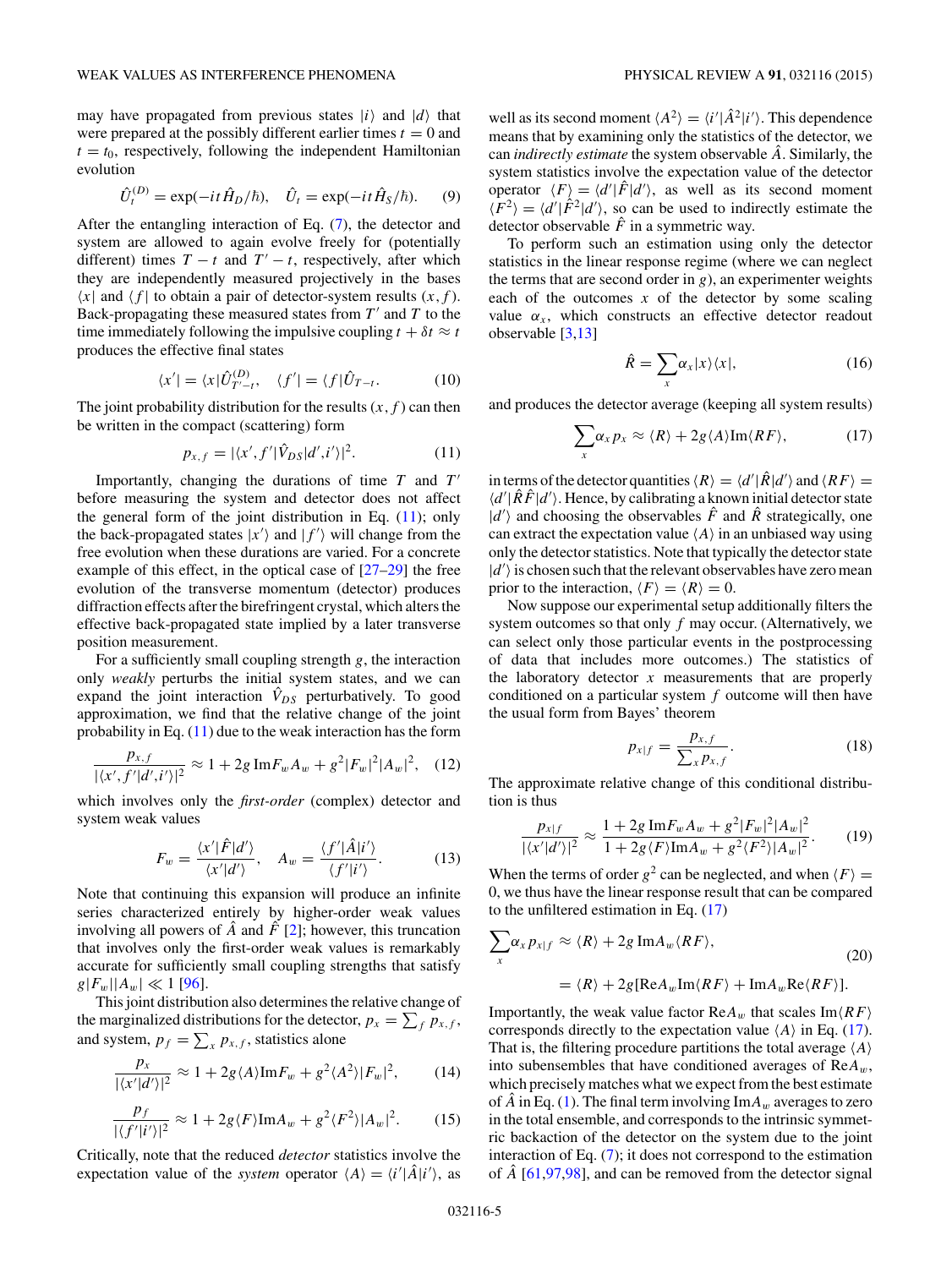<span id="page-7-0"></span>in practice while preserving the estimation of  $\langle A \rangle$  by choosing the detector observables such that  $Re\langle RF \rangle = 0$ .

#### **B. Observable estimation**

The preceding discussion of the von Neumann coupling is traditional in the weak value literature  $[1-3]$  and is often sufficient for describing experimental implementations that measure weak values (e.g., [\[27–29\]](#page-13-0)). However, this perturbative derivation makes the association between the estimations of the total observable average  $\langle A \rangle$  and the real part of the weak value Re*Aw* somewhat inferential, prompting skepticism about the appropriateness of the connection. Since  $ReA_w$  has such counterintuitive properties, having a more direct link between the estimation of  $\hat{A}$  and  $\text{Re}A_w$  as a conditioned average value more generally is desirable. Thankfully, we can indeed demonstrate that this is the proper association by rephrasing the conditional estimation procedure using the formalism of generalized measurements [\[13,14,](#page-13-0)[76\]](#page-14-0).

To do this, we rewrite the joint probability of Eq.  $(11)$ entirely in the system space

$$
p_{x,f} = |\langle f'|\hat{M}_x|i'\rangle|^2, \tag{21}
$$

by defining a *measurement (Kraus) operator* that encodes the entire coupling and measurement procedure into a single system operator [\[75,](#page-14-0)[99\]](#page-15-0)

$$
\hat{M}_x = \langle x' | \hat{V}_{DS} | d' \rangle. \tag{22}
$$

Notice that this measurement operator has the form of a partial matrix element, but only contracts out the detector part of the joint unitary  $\hat{V}_{DS}$  to leave a purely system operator, which directly corresponds to how the complete measurement *procedure* affects the system. Intuitively, for strong measurements of  $\hat{A}$ , the measurement operators  $\hat{M}_x \rightarrow$  $|a\rangle\langle a|$  will become projectors onto the eigenstates of  $\hat{A}$ , while for *weak* measurements (in the sense of [\[1\]](#page-12-0)) the measurement operators  $\hat{M}_x \approx \hat{1}$  will approximate the identity operator for all *x*, which leaves the initial state nearly unperturbed.

It follows that the marginalized distribution of only the detector results can be written

$$
p_x = \sum_f p_{x,f} = \langle i' | \hat{M}_x^\dagger \hat{M}_x | i' \rangle, \tag{23}
$$

which has the form of the *system* expectation of a probability operator

$$
\hat{P}_x = \hat{M}_x^\dagger \hat{M}_x \tag{24}
$$

for the *detector* result *x*. These probability operators are positive, and form a resolution of the identity in the system space

$$
\sum_{x} \hat{P}_x = \langle d' | \hat{V}_{DS}^{\dagger} \left[ \sum_{x} |x'\rangle \langle x' | \right] \hat{V}_{DS} | d' \rangle = \hat{1}, \tag{25}
$$

making them a *probability operator-valued measure* (POM, or POVM). Such a POM is the operator version of a properly normalized probability distribution. Indeed, when  $\hat{P}_x$  commutes with *A*, its diagonal elements will be precisely the classical conditional probabilities  $p_{x|a}$  describing the likelihoods of each detector result *x* given a definite preparation of *a* [\[14\]](#page-13-0). For each *a*, these probabilities then independently satisfy  $\sum_{x} p_{x|a} = 1$  according to Eq. (25).

Generally speaking, any purity-preserving generalized measurement can be expressed as such a measurement operator  $\hat{M}_x$  and associated POM  $\hat{P}_x = \hat{M}_x^{\dagger} \hat{M}_x$  [\[75,](#page-14-0)[99\]](#page-15-0), with the von Neumann interaction being a special case for implementing such a measurement with a concrete Hamiltonian. For example, the polarization-dependent reflection measurement in [\[17\]](#page-13-0) did not use a von Neumann Hamiltonian description of the interaction of the entangled photon pair with the glass microscope coverslip in the experimental analysis, but rather characterized the relevant POM operators  $\hat{P}_x$  directly with a series of separate calibration measurements by *measuring* the conditional probabilities  $p_{x|a}$  for known preparations of the eigenstates  $|a\rangle$ . Up to additional phases that were also calibrated in separate measurements, the diagonal elements of  $\hat{M}_x$  then had the form  $\sqrt{p_{x|a}}$ . The benefit of this direct approach is that the effect of the actual measurement procedure may be experimentally measured, without requiring a more detailed model of the extended detector space.

Now suppose that we can use the measured probabilities  $p_x$  to estimate the expectation value of  $\ddot{A}$  in an unbiased way. To do this, we must weight the outcomes *x* of the detector with appropriately scaled values  $\alpha_x$  (e.g., by rescaling a lowvisibility signal in the usual way)  $[13]$ 

$$
\sum_{x} \alpha_{x} p_{x} = \langle i' | \left[ \sum_{x} \alpha_{x} \hat{P}_{x} \right] | i' \rangle. \tag{26}
$$

Evidently, to produce the expectation value  $\langle A \rangle = \langle i' | \hat{A} | i' \rangle$  for any initial state  $|i'\rangle$ , we must be able to choose appropriate values  $\alpha_x$  that will calibrate the detector to probe the generalized spectral expansion [\[13,14\]](#page-13-0)

$$
\hat{A} = \sum_{x} \alpha_x \hat{P}_x. \tag{27}
$$

If it can be arranged, this operator identity will guarantee that the values  $\alpha_x$  and measurement operators  $\hat{M}_x$  (and thus the probability operators  $\hat{P}_x$ ) will directly estimate  $\hat{A}$  in an unbiased way. As a concrete example, in [\[1\]](#page-12-0) the detector was chosen such that  $\hat{F} = \hat{p}$  was the momentum operator,  $\hat{R} = \hat{x}$  was the position operator, and  $\langle x|d'\rangle = (2\pi\sigma^2)^{-1/4} \exp(-x^2/4\sigma^2)$ was a zero-mean Gaussian distribution, such that  $\langle R \rangle = \langle F \rangle =$ 0,  $F_w = i\frac{x}{2\sigma^2}$ , and thus  $\langle \hat{R}\hat{F} \rangle = i/2$  in Eq. [\(17\)](#page-6-0); setting the simple scaled values of  $\alpha_x = x/g$  then directly yields an unbiased estimation of  $\langle A \rangle$  for all *g*. Note, however, that this common choice for Gaussian measurements is generally not a unique choice for producing an unbiased estimation, since the dimension of the detector often exceeds that of the system [\[13,14\]](#page-13-0).

Once we fix the weights  $\alpha_x$  to achieve the estimation identity of Eq.  $(27)$ , we also fix the partial average for each postselection *f* according to Eq. (21)

$$
\sum_{x} \alpha_{x} p_{x,f} = \langle i' | \hat{O}_{t} | i' \rangle, \tag{28}
$$

which we write compactly in terms of the operator

$$
\hat{O}_t \equiv \sum_x \alpha_x \hat{M}_x^{\dagger} |f'\rangle \langle f'| \hat{M}_x, \tag{29}
$$
\n
$$
= \frac{1}{2} (\hat{A}|f'\rangle \langle f'| + |f'\rangle \langle f'| \hat{A}) + \sum_x \alpha_x \mathcal{L}[\hat{M}_x^{\dagger}] |f'\rangle \langle f'|,
$$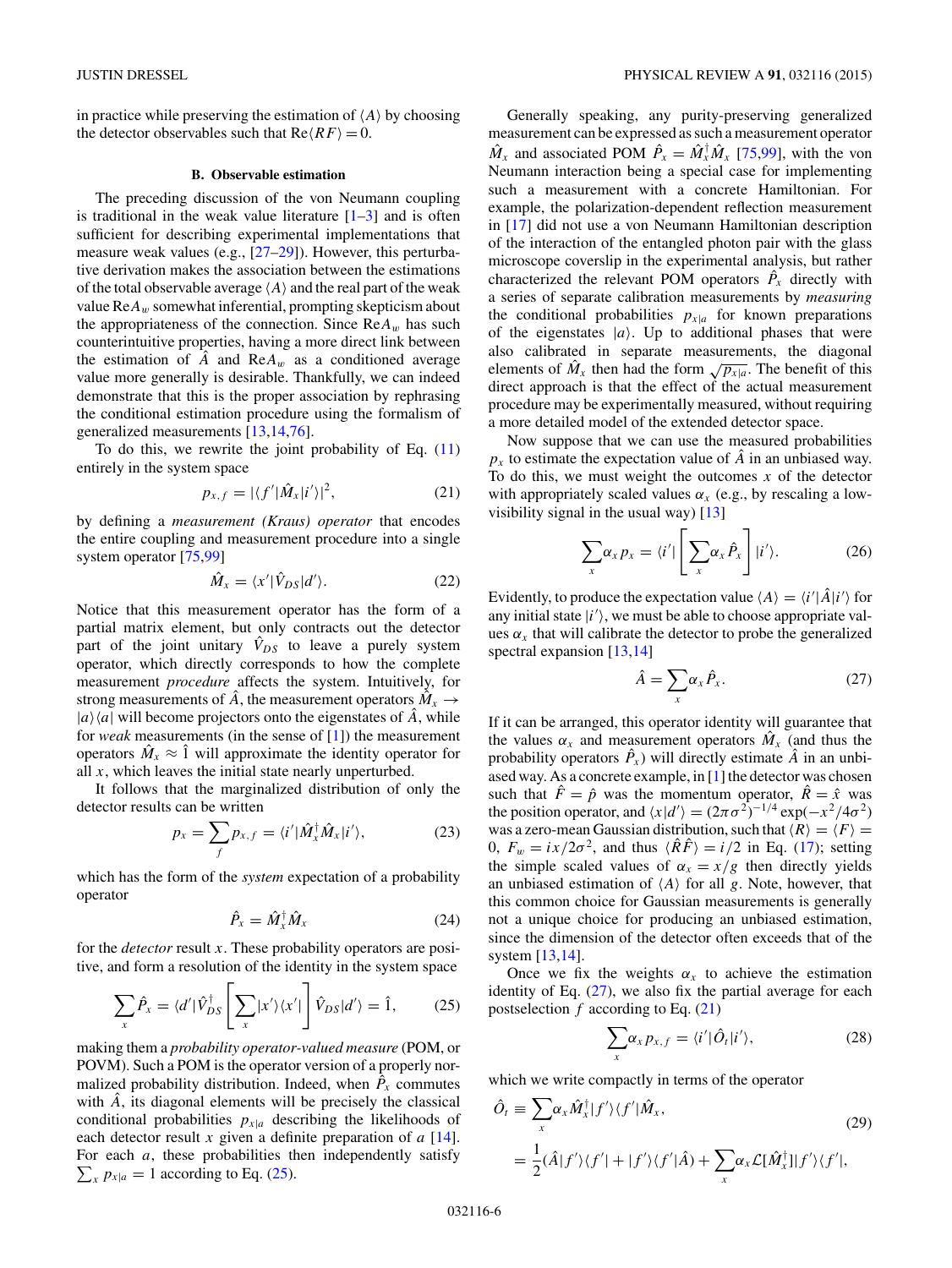<span id="page-8-0"></span>that we write as a symmetric (Jordan) product [\[100\]](#page-15-0) between the operator  $\hat{A}$  and the postselection  $|f'\rangle\langle f'|$ , modified by a sum of weighted Lindblad (dissipation) operations [\[76\]](#page-14-0)

$$
\mathcal{L}[\hat{M}_x^{\dagger}](\cdot) \equiv \frac{1}{2}([\hat{M}_x^{\dagger}, \cdot] \hat{M}_x + \hat{M}_x^{\dagger}[\cdot, \hat{M}_x]), \tag{30}
$$

familiar from open-system dynamics [\[74,75\]](#page-14-0). These Lindblad terms quantify the perturbation introduced by the measurement. Note that for *weak* measurements (i.e.,  $\hat{M}_x \approx \hat{1}$ ) these terms approximately vanish to leave only the symmetric product, signifying that both the initial system state and postselection are essentially unaffected by the measurement of  $\hat{M}_x$  [\[14,](#page-13-0)[76\]](#page-14-0).

Expanding the partial average in Eq. [\(28\)](#page-7-0) produces

$$
\sum_{x} \alpha_{x} p_{x,f} = \text{Re}\langle f' | \hat{A} | i' \rangle \langle i' | f' \rangle + \mathcal{E}[\alpha], \tag{31}
$$

where we have introduced the Lindblad error terms

$$
\mathcal{E}[\alpha] = \sum_{x} \alpha_x \langle i' | (\mathcal{L}[\hat{M}_x] | f' \rangle \langle f' |) | i' \rangle \tag{32}
$$

that are produced entirely by the perturbation from the measurement. Conditioning this partial average on obtaining a particular *f* then yields

$$
\frac{\sum_{x} \alpha_{x} p_{x,f}}{\sum_{x} p_{x,f}} = \frac{\text{Re}\langle f'|\hat{A}|i'\rangle\langle i'|f'\rangle + \mathcal{E}[\alpha]}{\langle f'|i'\rangle\langle i'|f'\rangle + \mathcal{E}[1]}.\tag{33}
$$

When the error terms  $\mathcal E$  are small enough to be neglected [\[14](#page-13-0)[,101\]](#page-15-0) (meaning that the initial system state is negligibly perturbed), the *real part* of the weak value in Eq. [\(1\)](#page-3-0) is unambiguously recovered as the *measured* conditioned estimate for  $\hat{A}$ , verifying our derivation of this real part as a best estimate. As expected, the imaginary part is unrelated to the estimation of  $\hat{A}$ , so does not contribute to Eq.  $(33)$ , which justifies our interpretation of the terms in the von Neumann linear response of Eq. [\(20\)](#page-6-0). Deriving Eq. [\(5\)](#page-4-0) as a measured estimation is a similar exercise [\[93\]](#page-15-0).

Importantly, nothing about the derivation of Eq. (33) changes when the time *t*, the initial system state  $|i\rangle$ , the system postselection  $\langle f |$ , or even the system Hamiltonian  $\hat{H}$  are varied, as long as one keeps fixed the measurement procedure set by the choice of calibration weights  $\alpha_x$  and corresponding  $\hat{M}_x$  (e.g., the detector states  $\hat{d}$ ) and  $\langle x' |$ , Hamiltonian  $\hat{H}^{(D)}$ , and coupling interaction  $\hat{V}_{DS}$ ). This robustness of the derivation implies that the same weak measurement procedure can approximate the *entire functional dependence* of the weak value in Eq.  $(1)$ , in contrast to the single arbitrary value produced by the coin disturbance scheme in Ref. [\[7\]](#page-13-0). Moreover, the weak value in Eq. [\(1\)](#page-3-0) no longer depends upon the specific measurement procedure, just like the expectation value in Eq. [\(26\)](#page-7-0), so this approximation will work for *any* unbiased weak measurement procedure. The only requirement for consistently recovering the weak value Eq. [\(1\)](#page-3-0) as the limiting value of the conditioned average in Eq. (33) is for the Lindblad perturbation terms in Eq.  $(30)$  to be small enough to neglect  $[76,93]$  $[76,93]$ , meaning that the quantum state is approximately unperturbed. (For a physical example where the state disturbance from the coupling may not always be neglected, see [\[102\]](#page-15-0).)



FIG. 3. (Color online) Energy-level perturbations. The eigenvalues  $E$  of a Hamiltonian  $\hat{H}$  are shifted to new eigenvalues  $E'$  when a Hamiltonian perturbation  $\hat{\Delta}$  is added. These shifts in energy levels are exactly (real) weak values  $\langle E|\hat{\Delta}|E'\rangle / \langle E|E'\rangle$ , and thus may lie outside the spectrum of the perturbation  $\hat{\Delta}$ .

#### **C. Dynamical weak values**

Thus far we have carefully discussed the most well-known role of weak values in experiment, namely as complex parameters that characterize a von Neumann interaction, and as conditioned estimations of observable averages. However, these are not the only places that weak values naturally appear. Here we consider two more common cases that are usually overlooked: weak values as eigenvalue perturbations, and weak values as classical dynamical variables in reduced system dynamics.

The first case is mathematically trivial to show, but has nontrivial implications. Consider the case of a Hamiltonian  $\hat{H}$ with energy eigenstates  $|E\rangle$  and eigenvalues  $\hat{H}|E\rangle = E|E\rangle$ . Suppose this Hamiltonian becomes perturbed by a new contribution  $\hat{\Delta}$ , producing new eigenstates  $(\hat{H} + \hat{\Delta})|E'\rangle = E'|E'\rangle$ . This latter eigenvalue equation can then be contracted with an unperturbed eigenstate  $\langle E|$  and rearranged to find the following relation between the eigenvalues:

$$
E' = E + \frac{\langle E|\hat{\Delta}|E'\rangle}{\langle E|E'\rangle},\tag{34}
$$

which is illustrated in Fig. 3. That is, the (purely real) weak value of the perturbation  $\hat{\Delta}$  determines the shift in energy for the eigenstates of the Hamiltonian, and thus may lie outside the spectrum of  $\hat{\Delta}$ . One can understand this weak value as the best estimate of the average energy perturbation required to move from the old eigenstate  $|E\rangle$  to the new eigenstate  $|E'\rangle$ . No measurement is being performed here, so this shift constitutes a dynamical effect where the weak value indeed represents the physical energy shift. This shift can be verified by measuring the eigenenergies before and after such a perturbation is added to the system.

The second case of a dynamical weak value is best illustrated by an explicit example, shown in Fig. [4.](#page-9-0) Suppose we couple a qubit dispersively to a single-mode resonator (e.g., a superconducting qubit setup like the one used in [\[18\]](#page-13-0)). The simplest Hamiltonian for how such a joint system naturally evolves is

$$
\hat{H} = \frac{\hbar \omega_q}{2} \hat{\sigma}_z + \hbar \omega_r \hat{a}^\dagger \hat{a} + \hbar \chi \hat{\sigma}_z \hat{a}^\dagger \hat{a},\tag{35}
$$

where  $\hat{\sigma}_z = |1\rangle\langle 1| - |0\rangle\langle 0|$  is the Pauli *Z* operator between the qubit energy levels,  $\hat{a}$  is the lowering operator of the resonator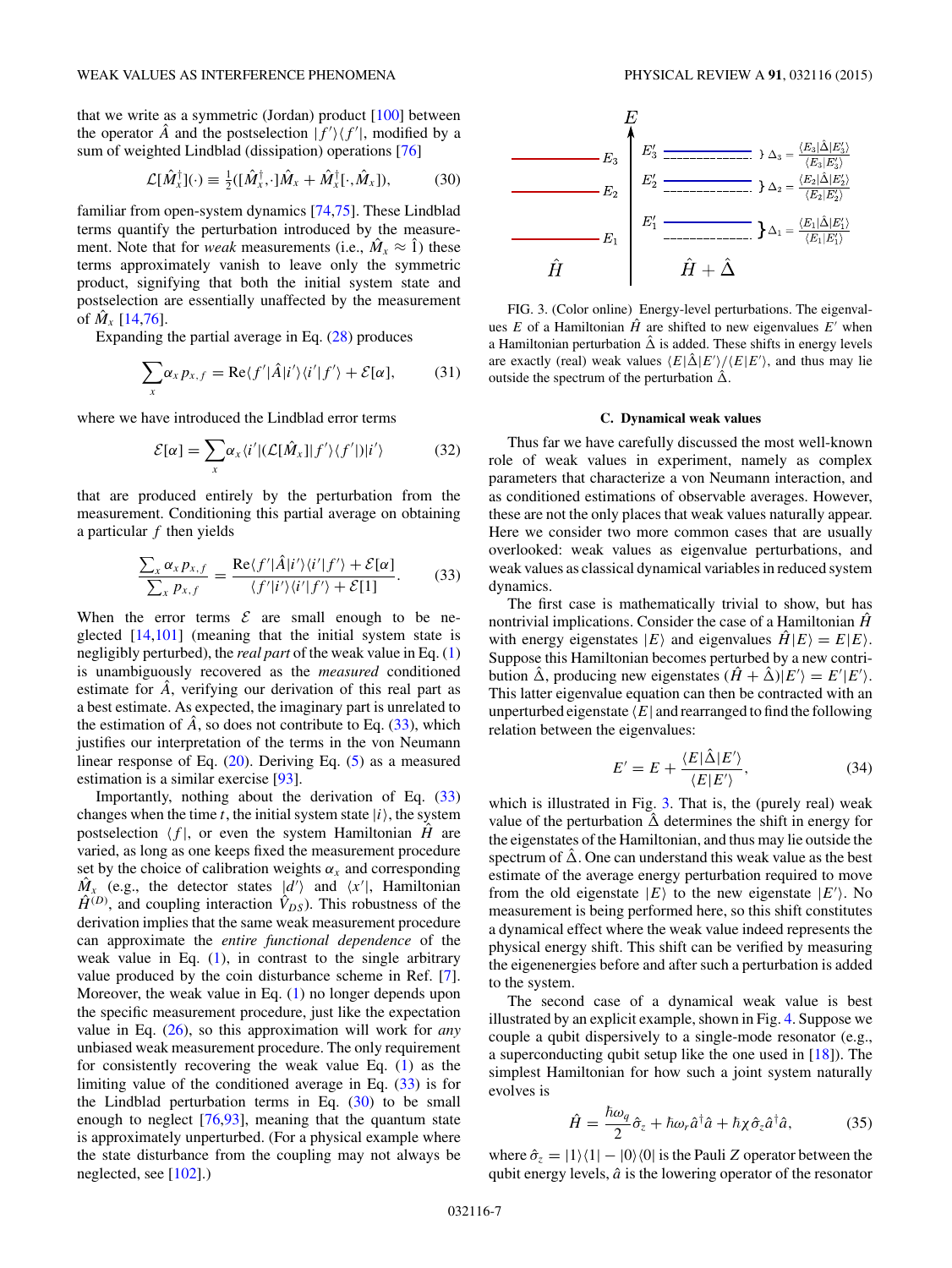<span id="page-9-0"></span>

FIG. 4. (Color online) Superconducting qubit capacitively coupled to a one-sided stripline resonator with energy-decay rate *κ*, which is pumped through a circulator with a coherent microwave source  $\varepsilon(t)$  at a frequency detuned by  $\Delta$  from the bare resonator frequency  $\omega_r$ . The resonator frequency is shifted by  $\pm \chi$  depending on the qubit state due to the dispersive coupling. As such, each definite qubit state  $|0\rangle$  or  $|1\rangle$  approximately correlates to a distinct resonator state  $|\psi_0\rangle$  or  $|\psi_1\rangle$ . The reduced qubit state  $\hat{\rho}_q(t)$  then displays coherence oscillations at a frequency  $\omega_q + 2\chi \text{Re}n_w(t)$  due to the ac Stark shift, which depends on the real part of the weak value  $n_w(t) = \langle \psi_1 | \hat{a}^\dagger \hat{a} | \psi_0 \rangle / \langle \psi_1 | \psi_0 \rangle$  of the resonator population. The qubit coherence similarly displays decay at an average rate  $\Gamma = 2\chi \text{Im} n_w(t)$ that depends on the imaginary part of  $n_w(t)$ , indicating measurement dephasing from ensemble averaging the fluctuations of the resonator population. Importantly, the complex weak value  $n_w(t)$  is *physically* the relevant mean-field classical dynamical variable for the resonator population that affects the reduced qubit state at every point in time *t*, with the real part corresponding to the best classical estimation of the ensemble-averaged resonator population probed by coherent qubit superpositions of  $|0\rangle$  and  $|1\rangle$ .

mode satisfying  $[\hat{a}, \hat{a}^{\dagger}] = 1$ ,  $\omega_q$  and  $\omega_r$  are the oscillation frequencies of the qubit and resonator, and  $\pm \chi$  is the dispersive frequency shift of the resonator that depends on the qubit state. Note that the interaction term between the qubit and the resonator has the general von Neumann form of Eq. [\(6\)](#page-5-0), but it is no longer impulsive.

Assuming a pure state for the joint qubit-resonator system, we can make the following ansatz for the form of the joint state

$$
|\Psi\rangle = c_0(t) |0\rangle |\psi_0(t)\rangle + c_1(t) |1\rangle |\psi_1(t)\rangle, \qquad (36)
$$

where  $c_{0,1}(t)$  are complex amplitudes, and  $|\psi_{0,1}(t)\rangle$  are normalized resonator states that are correlated to each definite qubit state. It follows that the reduced qubit density matrix  $\hat{\rho}_q =$  $\text{Tr}_r|\Psi\rangle\langle\Psi|$  after tracing out the resonator has the following diagonal populations

$$
p_0(t) = |c_0(t)|^2, \quad p_1(t) = |c_1(t)|^2, \tag{37}
$$

as well as an off-diagonal coherence

$$
\rho_{01}(t) = c_1^*(t)c_0(t)\langle \psi_1(t)|\psi_0(t)\rangle, \tag{38}
$$

that depends explicitly on the overlap between the two distinct and dynamically evolving resonator states that are correlated to definite qubit populations.

The simple Hamiltonian considered in Eq.  $(35)$  is already diagonal in the energy basis of the qubit, so the populations in Eq. (37) do not change in time. However, the coherence in Eq. (38) will display phase oscillations due to both the natural qubit energy splitting and the added influence of the dispersive resonator coupling. After extracting the components of the joint Schrödinger equation  $i\hbar\partial_t|\Psi\rangle = \hat{H}|\Psi\rangle$  by differentiating Eq. (36), and a bit of algebra, it is straightforward to derive the evolution equation for the coherence directly from differentiating Eq. (38)

$$
\partial_t \rho_{01}(t) = i[\omega_q + 2\chi n_w(t)]\rho_{01}(t). \tag{39}
$$

Notably, the (complex) weak value of the resonator population naturally appears

$$
n_w(t) = \frac{\langle \psi_1(t) | \hat{a}^\dagger \hat{a} | \psi_0(t) \rangle}{\langle \psi_1(t) | \psi_0(t) \rangle} = \bar{n}(t) + i\bar{n}_\gamma(t). \tag{40}
$$

This weak value can be understood as a *classical dynamical variable* that completely determines the ensemble-averaged *dynamical* influence of the resonator on the reduced qubit state at each point in time *t*, even in the absence of any explicit preselection or postselection measurements.

The real part  $\bar{n}(t)$  of this weak value is the best estimate of the population of the resonator mode if the qubit transitions between its ground and excited states at time *t*. According to Eq. (39), this weak value produces a shift  $2\chi \bar{n}(t)$  of the natural qubit frequency, commonly known as the *ac Stark shift* [\[103–](#page-15-0) [105\]](#page-15-0). Notably, this shift does not involve either of the average mode populations  $n_0 = \langle \psi_0 | \hat{a}^\dagger \hat{a} | \psi_0 \rangle$  or  $n_1 = \langle \psi_1 | \hat{a}^\dagger \hat{a} | \psi_1 \rangle$  that one might naively expect, since the qubit coherence does not pertain to a definite population. Any imaginary part  $\bar{n}_{\gamma}(t)$  of the weak value does not contribute to the ac Stark shift in Eq. (39), but instead produces a decay of the qubit coherence that indicates the resonator coupling is *dephasing* the qubit at a rate  $2\chi\bar{n}_γ(t)$ .

For an explicit example of this reduced evolution, to a good approximation [\[106–108\]](#page-15-0) a one-sided resonator with energydecay rate  $\kappa$  (as shown in Fig. 4) that is pumped with a coherent state  $\varepsilon$  detuned by  $\Delta$  from the bare resonator frequency will reach a steady state that approximates the pure-state ansatz of Eq. (36), with  $|\psi_0\rangle$  and  $|\psi_1\rangle$  approximating coherent states with complex classical amplitudes

$$
\psi_0 \equiv \langle \psi_0 | \hat{a} | \psi_0 \rangle = \frac{2\varepsilon}{\kappa} \frac{1}{1 + i2(\Delta - \chi)/\kappa},\tag{41}
$$

$$
\psi_1 \equiv \langle \psi_1 | \hat{a} | \psi_1 \rangle = \frac{2\varepsilon}{\kappa} \frac{1}{1 + i2(\Delta + \chi)/\kappa}.
$$
 (42)

The weak value of the resonator population in Eq. (40) correspondingly has the simple steady-state form (assuming a wide-bandwidth resonator for brevity, with  $\chi, \Delta \ll \kappa$ )

$$
n_w = \psi_1^* \psi_0 \approx \frac{4\varepsilon^2}{\kappa^2} \left[ 1 + i \frac{4\chi}{\kappa} \right],\tag{43}
$$

which produces the ac Stark shift  $2x\bar{n}$  of the qubit frequency with  $\bar{n} = 4\varepsilon^2/\kappa^2$ , as well as the dephasing rate  $\Gamma =$  $2\chi\bar{n}_{\nu}=8\chi^2\bar{n}/\kappa$ . These expressions for the ac Stark shift and ensemble-average dephasing rate agree with the known results for dispersive qubit measurements in circuit quantum electrodynamics (cQED) [\[106–109\]](#page-15-0).

We emphasize that the complex weak value of the resonator population in Eq. (40) is *physically* the relevant classical dynamical variable that controls the behavior of the ensembleaveraged reduced qubit evolution in Eq. (39). Indeed, the ac Stark shift of the qubit frequency is the primary method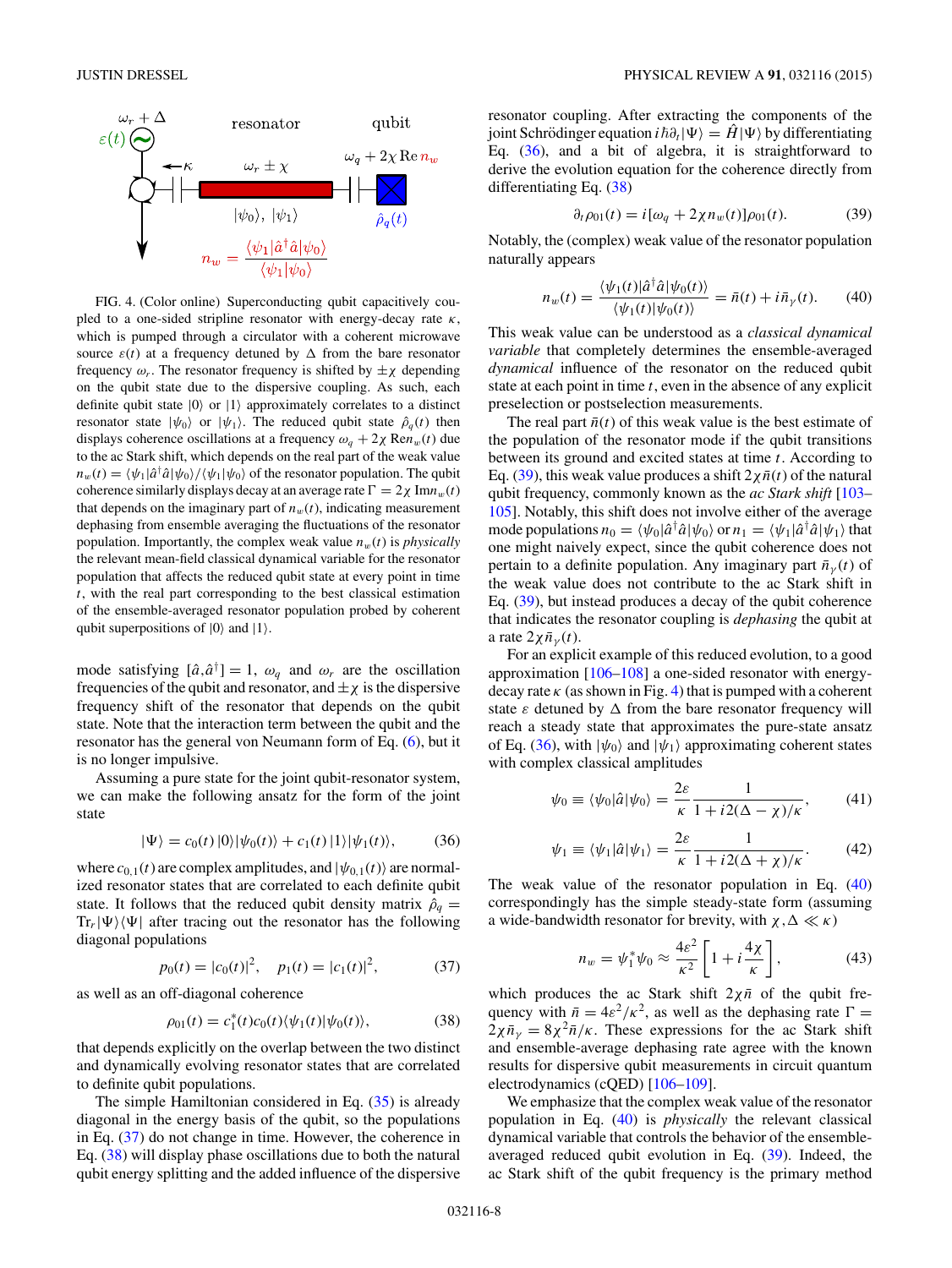<span id="page-10-0"></span>used in cQED for extracting the average population  $\bar{n}$  in the resonator at steady state (e.g., [\[110\]](#page-15-0)), but we see here that in actuality such a dynamical method probes the *weak value* of that population, and not the population associated with any particular qubit state, or even the total average population  $\bar{n}_{\text{tot}} = \langle \Psi | \hat{a}^\dagger \hat{a} | \Psi \rangle$ . The weak value arises from the interference between the two fields  $|\psi_0\rangle$  and  $|\psi_1\rangle$  in the resonator that are correlated with the two definite qubit states, on average.

At each time  $t$  the real part of  $n_w$  indicates the best estimate of the average resonator excitation number seen by a qubit that is not in a definite energy eigenstate, while its imaginary part indicates the best estimate of the backaction on the qubit dynamics caused by the fluctuations of the resonator population around that average value. These latter fluctuations result in ensemble-average dephasing of the reduced qubit state, reinforcing the observation made for weak measurements that a weak value can only describes the average (i.e., classical mean-field) state of affairs for an ensemble of realizations [\[32\]](#page-13-0). Indeed, when the time-dependent leakage from the resonator is accounted for, the qubit will not dephase in this manner, but will instead follow a pure *quantum trajectory* [\[67,](#page-14-0)[107,109,111\]](#page-15-0) that depends on the leakage record. As such, we must necessarily interpret the weak value  $n_w$  here as implicitly averaging over many such realizations in practice to produce a classical dynamical variable associated with the classical mean field in the resonator.

#### **IV. DISTURBANCE, QUASIPROBABILITIES, AND HAMILTON-JACOBI**

Given the consistent role of the real part of a weak value as a best conditioned observable estimate, we can now observe an intriguing logical tension inherent to the weak value. On one hand, any classical conditioned average must include disturbance to obtain anomalous values [\[14,15,17,23,24\]](#page-13-0): the larger the disturbance, the more strange the average can become. On the other hand, the strangeness of the conditioned average in Eq. [\(33\)](#page-8-0) is greatest when the quantum state is *least* disturbed by an intermediate measurement [\[93\]](#page-15-0), and even persists when there is no added disturbance to the natural dynamical evolution in the example of Eq. [\(39\)](#page-9-0).

These two statements imply that any classical (hiddenvariable) explanation of a strange weak value as a disturbance effect must satisfy one of two properties: either (a) the quantum state must be a *subjective* (epistemic) quantity that is completely insensitive to whatever physical (ontic) disturbance is occurring, or (b) the relevant disturbance occurs entirely during the *postselection*, and not the intermediate measurement [\[14\]](#page-13-0).

Classical fields that produce strange weak values in weak measurement experiments satisfy this second property, where the disturbance at the postselection filter causes interference between previously independent field components [\[27,30–32\]](#page-13-0). However, quantum systems can display similar interference without wavelike intensities [\[16,18](#page-13-0)[,95\]](#page-15-0), and permit additional entanglement effects [\[17\]](#page-13-0) such as the dynamical evolution involving weak values emphasized in the previous section. Especially for such a dynamical role of the weak value, it does not seem possible to ascribe strange weak values to classical disturbance mechanisms without also demanding that the quantum state is itself a fundamentally subjective collection of some more physical microstates; such a demand, while not impossible, must contend with the Pusey-Barrett-Rudolph theorem [\[112\]](#page-15-0) and the other no-go theorems (reviewed in [\[113\]](#page-15-0)) for states of such epistemic character.

#### **A. Terletsky-Margenau-Hill and Kirkwood-Dirac**

To quantify this logical tension, we can express weak values in a more established and familiar way by rewriting Eq. [\(1\)](#page-3-0) using the spectral expansion  $\hat{A} = \sum_{a} a |a\rangle\langle a|$  to find  $A_w(t) =$  $\sum_{a} a \tilde{p}_{a|i,f}$ , where

$$
\tilde{p}_{a|i,f} = \frac{\operatorname{Re}\langle f'|a\rangle\langle a|i'\rangle\langle i'|f'\rangle}{|\langle f'|i'\rangle|^2}.
$$
\n(44)

This is a conditional *quasiprobability* distribution that weights the eigenvalues of  $\hat{A}$  in  $A_w$ , and satisfies the normalization  $\sum_{a} \tilde{p}_{a|i,f} = 1$ . As a result, if a strange weak value  $|A_w| >$  $||\hat{A}||$  is estimated, then at least one quasiprobability must be negative:  $\tilde{p}_{a|i,f} < 0$ .

Since the conditioning denominator of Eq. (44) is positive definite, we infer that the joint quasiprobability

$$
\tilde{p}_{a,f|i} = \text{Re}\langle f'|a\rangle\langle a|i'\rangle\langle i'|f'\rangle\tag{45}
$$

in the numerator of Eq. (44) [also appearing directly in the experimental partial average of Eq. [\(31\)](#page-8-0)] must be negative. This joint quasiprobability distribution is precisely the *Terletsky-Margenau-Hill distribution* [\[39–42\]](#page-13-0) that has been used since the late 1930s.

Interestingly, the Terletsky-Margenau-Hill distribution is the real part of the complex quasiprobability distribution introduced even earlier by Kirkwood [\[29,33–38\]](#page-13-0) as an alternative to the Wigner distribution [\[43\]](#page-13-0). This Kirkwood distribution is also known as the *standard-ordering distribution* for quantum phase space [\[114\]](#page-15-0). In fact, Dirac later considered this distribution specifically to discuss the classical-to-quantum transition [\[34\]](#page-13-0), observing that the negativity arises directly from the usual operator noncommutativity of quantum mechanics. Notably, the fully complex weak value that appears in reduced state dynamics is nothing more than a conditioned version of this complex Kirkwood-Dirac quasiprobability distribution.

An important feature of the Kirkwood-Dirac distribution that has recently come to light  $[29,36]$  is that any quantum state can be written in an operator basis such that this distribution forms its components. That is, if we define a suitable operator basis

$$
\Gamma_{a,f} = \frac{|a\rangle\langle f|}{\langle f|a\rangle},\tag{46}
$$

then we can write any quantum state using the expansion

$$
\hat{\rho} = \sum_{a,f} \langle f | a \rangle \langle a | \hat{\rho} | f \rangle \Gamma_{a,f}.
$$
 (47)

As such, the quasiprobabilities  $\rho(f,a) = \langle f | a \rangle \langle a | \hat{\rho} | f \rangle$  of the complex Kirkwood-Dirac distribution are a complete quantum state representation for an arbitrary density matrix that is analogous to a complex wave function  $\psi(x) = \langle x | \psi \rangle$ for a pure state. Unlike the usual wave function, however, the Kirkwood-Dirac distribution is directly compatible with Bayes' theorem [as used in Eq. (44)], and thus behaves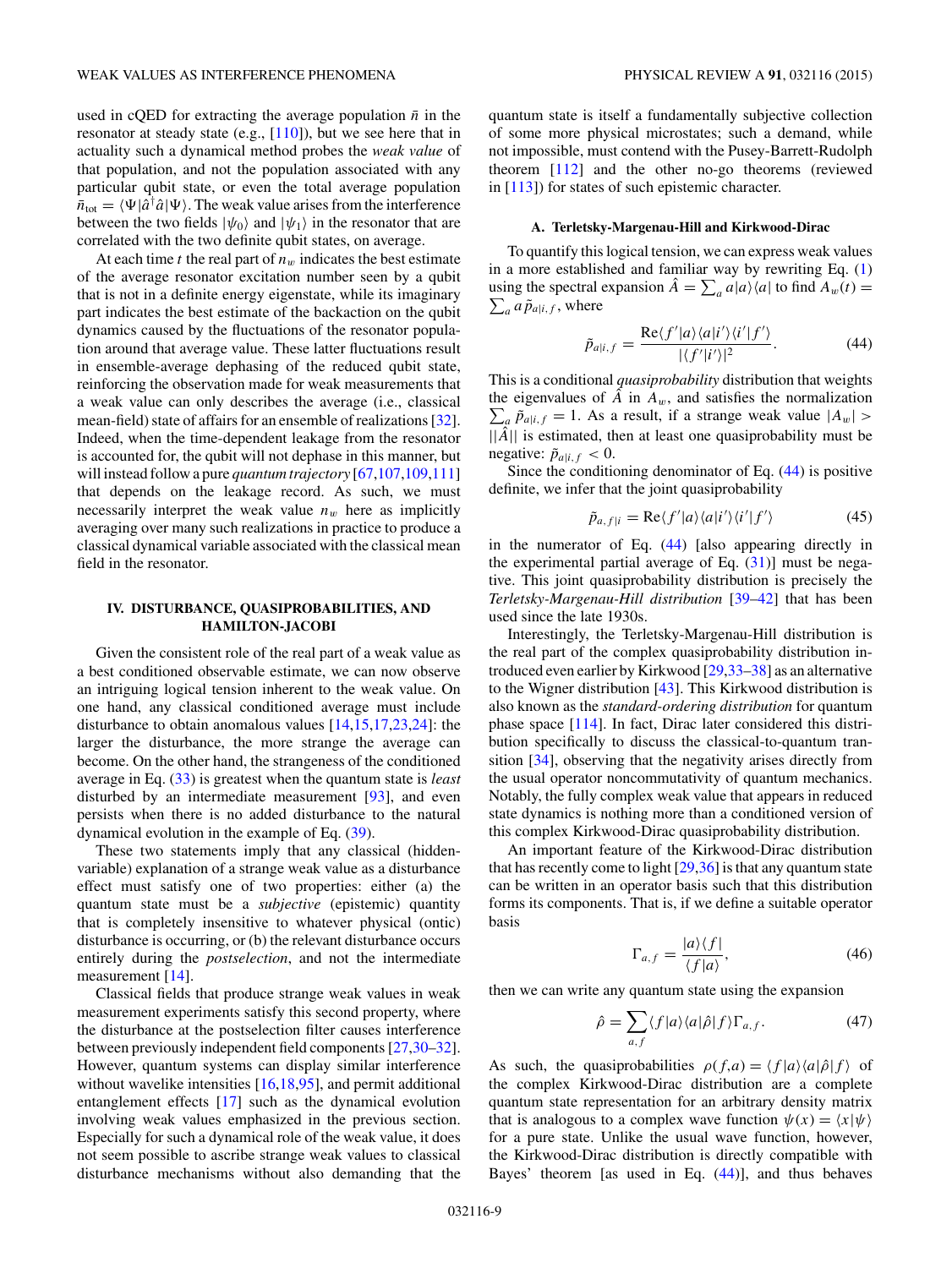<span id="page-11-0"></span>like a true probability distribution. This notable feature has enabled alternative methods of quantum state tomography by directly measuring complex weak values using von Neumann interactions [\[29,36,](#page-13-0)[62,](#page-14-0)[115–118\]](#page-15-0), and also permits fully Bayesian quasiprobabilistic reformulations of coherent quantum dynamics [\[37,38\]](#page-13-0).

#### **B. Wigner distribution and negativity**

Importantly, the negativity in such a quasiprobability representation of a quantum state is closely associated to traditional measures of nonclassicality [\[47,](#page-13-0)[48\]](#page-14-0). The usual examples of this criterion for nonclassicality are the negativity of the Wigner distribution [\[43\]](#page-13-0), or the Glauber-Sudarshan *P* distribution [\[45,46\]](#page-13-0); however, the Terletsky-Margenau-Hill distribution in Eq.  $(45)$  has the same feature  $[42]$ .

To emphasize this point, we can in fact relate weak values directly to the Wigner distribution when we are considering infinite-dimensional systems. To see this, consider the Wigner distribution for an initially pure state  $|i\rangle$  [\[43\]](#page-13-0)

$$
W_i(x,p) = \int_{-\infty}^{\infty} \langle x - \frac{y}{2} | i \rangle \langle i | x + \frac{y}{2} \rangle e^{i p y / \hbar} \frac{dy}{2\pi \hbar}, \qquad (48)
$$

where *x* and *p* represent the usual classical position and momentum variables. Now suppose we compute the partial average of the momentum  $p$  for a fixed  $x$  using this joint quasiprobability distribution

$$
\int_{-\infty}^{\infty} p W_i(x, p) dp
$$
\n
$$
= \iint_{-\infty}^{\infty} \langle x - \frac{y}{2} | i \rangle \langle i | x + \frac{y}{2} \rangle \langle -i \hbar \partial_y e^{ipy/\hbar} \rangle \frac{dy \, dp}{2\pi \hbar},
$$
\n
$$
= \int_{-\infty}^{\infty} i \hbar \partial_y \left[ \langle x - \frac{y}{2} | i \rangle \langle i | x + \frac{y}{2} \rangle \right] \int_{-\infty}^{\infty} e^{ipy/\hbar} \frac{dp}{2\pi \hbar} dy,
$$
\n
$$
= \int_{-\infty}^{\infty} \frac{(-i \hbar \partial_x \langle x - \frac{y}{2} | i \rangle) \langle i | x + \frac{y}{2} \rangle + \text{c.c.}}{2} \delta(y) dy,
$$
\n
$$
= \text{Re}(-i \hbar \partial_x \langle x | i \rangle) \langle i | x \rangle,
$$
\n
$$
= \text{Re}(x|\hat{p}|i \rangle \langle i | x \rangle,
$$
\n
$$
= \int_{-\infty}^{\infty} p \text{Re}\langle x | p \rangle \langle p | i \rangle \langle i | x \rangle dp.
$$
\n(49)

In other words, after performing integration by parts the partial average of the Wigner function yields precisely the same result as averaging *p* over the Terletsky-Margenau-Hill distribution of Eq. [\(45\)](#page-10-0). It follows that conditioning this partial average directly produces a momentum weak value as the proper local average of momentum at the position *x*

$$
\frac{\int_{-\infty}^{\infty} p W_i(x, p) dp}{\int_{-\infty}^{\infty} W_i(x, p) dp} = \text{Re} \frac{\langle x | \hat{p} | i \rangle}{\langle x | i \rangle}.
$$
 (50)

As with Eq. [\(44\)](#page-10-0), the denominator is a positive-definite probability, so only the partial average of Eq. (49) in the numerator of Eq. (50) can produce nonclassical behavior.

The inescapable conclusion is that weak values are intimately related to quasiprobability distributions for the quantum formalism in a fundamental and unavoidable way [\[119\]](#page-15-0). Moreover, these conditioned averages consistently confirm the best estimate that we expected from the derivation of Eq. [\(1\)](#page-3-0). Similar relationships can be established for the other quantum phase-space Moyal distributions [\[44\]](#page-13-0), of which the Wigner function and the Glauber-Sudarshan *P* distribution [\[45,46\]](#page-13-0) are special cases. (See [\[120\]](#page-15-0) for an example that emphasizes this point using nonsymmetrized correlation functions.)

We therefore have the following observation: if strange conditioned averages approximate the functional dependence of the weak value in Eq.  $(1)$ , then classical hidden variable models will be unable to satisfactorily explain that dependence. If one could, then it would also be able to reproduce other nonclassical statistical features of the quantum theory that arise from the negativity of these quasiprobability distributions (see also [\[23](#page-13-0)[,51\]](#page-14-0)). Such negativity, in turn, arises from intrinsic quantum interference that is not present in classical systems of particles.

#### **C. Hamilton-Jacobi formalism**

As a last, albeit poignant, illustration of the pervasive theoretical role of weak values in the quantum mechanical formalism, let us reexamine the Schrödinger equation for a nonrelativistic particle

$$
i\hbar \partial_t |\psi\rangle = \left[ \frac{\hat{p}^2}{2m} + V(\hat{x}) \right] |\psi\rangle. \tag{51}
$$

We can expand this equation into a wave-function form that is local in the coordinate  $x$  by contracting it with  $\langle x |$  and rearranging

$$
\partial_t(i\hbar \ln\langle x|\psi\rangle) = \frac{1}{2m} \frac{\langle x|\hat{p}^2|\psi\rangle}{\langle x|\psi\rangle} + V(x). \tag{52}
$$

This local form automatically involves the weak values of the kinetic and potential energies.

Noting the familiar structure of this equation, we can then define a complex version of *Hamilton's principle function* (i.e., the classical action) as

$$
S(x,t) \equiv -i\hbar \ln\langle x|\psi\rangle, \tag{53}
$$

with real and imaginary parts

$$
Re S(x,t) = \hbar \Phi(x,t),
$$
\n(54)

$$
\text{Im}S(x,t) = -\frac{\hbar}{2}\ln \rho(x,t),\tag{55}
$$

that naturally isolate the phase (i.e., *eikonal*)  $\Phi$  and probability density  $\rho$  components of the wave function  $\langle x | \psi \rangle =$  $\sqrt{\rho(x,t)}$  exp[ $i\Phi(x,t)$ ].

From this complex action, we can define the classically *conjugate momentum field*  $p(x,t)$  that corresponds to the local coordinate  $x$  in the usual way

$$
p(x,t) = \partial_x S(x,t) = -i\hbar \partial_x \ln \langle x | \psi \rangle = \frac{\langle x | \hat{p} | \psi \rangle}{\langle x | \psi \rangle}, \qquad (56)
$$

which naturally produces a complex momentum weak value as the appropriate classical dynamical variable for the local momentum field. The real part of this weak value is the *Bohmian momentum* [\[28](#page-13-0)[,121–123\]](#page-15-0)

$$
Re p(x,t) = \hbar \partial_x \Phi(x,t), \qquad (57)
$$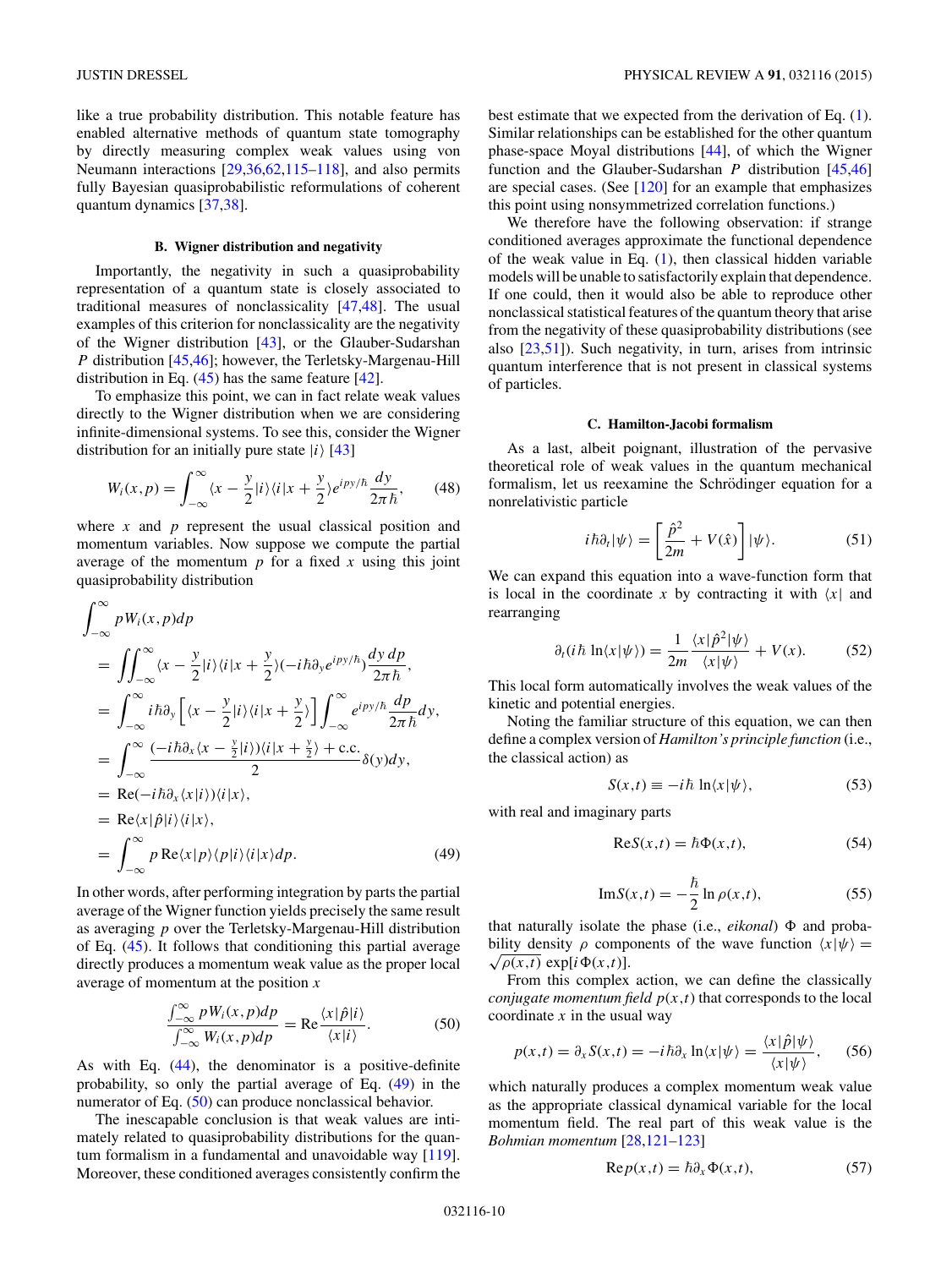<span id="page-12-0"></span>while the imaginary part is the *osmotic momentum* [\[124,125\]](#page-15-0)

$$
\mathrm{Im}p(x,t) = -\frac{\hbar}{2}\partial_x \ln \rho(x,t),\tag{58}
$$

that indicates the logarithmic change of the probability distribution  $\rho(x,t) = |\langle x | \psi \rangle|^2$  as *x* is varied [\[61\]](#page-14-0). These local momentum fields jointly act as the average fluidlike momentum that corresponds to a fluctuating classical mean field for the quantum particle [\[126,127\]](#page-15-0).

Using this complex action, we can thus identically rewrite Schrödinger's Eq. ([51\)](#page-11-0) as a straightforward *Hamilton-Jacobi* equation for the classical mean-field  $x$  and  $p(x,t)$  dynamical variables [\[128\]](#page-15-0)

$$
0 = \partial_t S(x, t) + H[x, p(x, t), t], \tag{59}
$$

where the classical Hamiltonian function has the form

$$
H[x, p(x,t), t] = \frac{1}{2m} \frac{\langle x|\hat{p}^2|\psi\rangle}{\langle x|\psi\rangle} + V(x), \tag{60}
$$

involving local position weak values of the kinetic and potential energies.

Splitting the complex Hamilton-Jacobi equation of Eq. (59) into its independent real and imaginary parts produces

$$
0 = \hbar \partial_t \Phi(x, t) + \frac{[\text{Re}p(x, t)]^2}{2m} + V(x) + Q(x), \qquad (61)
$$

$$
0 = \partial_t \rho(x, t) + \partial_x \left( \rho(x, t) \frac{p(x, t)}{m} \right). \tag{62}
$$

Note that Eq. (62) is nothing more than the usual continuity equation for the probability density  $\rho(x,t)$  in terms of the local Bohmian velocity field  $v(x,t) = p(x,t)/m$ , while Eq. (61) is the Bohmian Hamilton-Jacobi equation that contains the local kinetic energy, potential energy, and what is usually known as the *quantum potential energy*

$$
Q(x,t) \equiv \frac{\text{Var}[\text{Re}p(x,t)]}{2m} = -\frac{\hbar^2}{2m} \frac{\partial_x^2 \sqrt{\rho(x,t)}}{\sqrt{\rho(x,t)}},\qquad(63)
$$

which is proportional to the *weak momentum variance*

$$
\text{Var}[\text{Re}p(x,t)] = \text{Re}\frac{\langle x|[\hat{p} - \text{Re}p(x,t)]^2|\psi\rangle}{\langle x|\psi\rangle},
$$

$$
= \text{Re}\frac{\langle x|\hat{p}^2|\psi\rangle}{\langle x|\psi\rangle} - \left[\text{Re}\frac{\langle x|\hat{p}|\psi\rangle}{\langle x|\psi\rangle}\right]^2. \quad (64)
$$

The classical particle trajectory limit corresponds to the *eikonal approximation*, or *ray approximation* (familiar from geometrical optics), where we can neglect rapid spatial changes in the probability density  $\rho(x,t)$  that arise from the wavelike quantum interference. This approximation allows us

to neglect the spatial derivatives of  $\rho(x,t)$  that appear in the weak momentum variance of Eq. (64) [or quantum potential of Eq.  $(63)$ ], as well as in the osmotic momentum of Eq.  $(58)$ , implying that the local Bohmian momentum field in Eq. [\(57\)](#page-11-0) has precise and nonfluctuating values at each definite position. In this limit, Eq. (59) becomes purely real and identified with the usual classical Hamilton-Jacobi equation, while the momentum weak value of Eq. [\(56\)](#page-11-0) reduces to the purely real Bohmian momentum and becomes identified with the usual classical momentum. Similarly, Eq. (62) becomes trivially identified with the usual continuity equation for families of classical trajectories in phase space.

Evidently, at every stage of the usual quantum-classical correspondence through the Hamilton-Jacobi formalism, weak values directly produce the proper classical mean-field dynamical variables, so are the appropriate conditional estimates akin to the expectation values found in the Ehrenfest theorem. This fundamental role of the weak value corroborates the various interpretations we have encountered in this paper, and makes it clear that weak values are an inextricable feature of the quantum formalism that directly pertains to the classical mean-field limit [\[32\]](#page-13-0).

#### **V. CONCLUSION**

Quantum weak values have endured a controversial history, despite the fact that they are essential to the quantum formalism, with their seeming strangeness being a direct consequence of quantum interference. As estimates of observable averages within a bracketed time window, or as classical dynamical variables for the mean-field evolution, their potential for having anomalous values reflects the nonclassicality of the quantum probabilistic structure, and is equivalent to the need for negative quasiprobabilities. This negativity fundamentally arises as an interference effect, both for the classical mean fields and for manifestly quantum systems that permit discrete detection events and entanglement. No classical model can faithfully reproduce the functional dependence of weak value anomalies without also simulating the corresponding features of quantum mechanics.

#### **ACKNOWLEDGMENTS**

The author is grateful for discussions with A. N. Jordan, P. B. Dixon, F. Nori, and E. A. Sete. The research was funded by the Office of the Director of National Intelligence (ODNI), Intelligence Advanced Research Projects Activity (IARPA), through the Army Research Office (ARO) Grant No. W911NF-10-1-0334, and also supported from the ARO MURI Grant No. W911NF-11-1-0268.

- [1] Y. Aharonov, D. Z. Albert, and L. Vaidman, How the result of a measurement of a component of the spin of a spin-1*/*2 particle can turn out to be 100, [Phys. Rev. Lett.](http://dx.doi.org/10.1103/PhysRevLett.60.1351) **[60](http://dx.doi.org/10.1103/PhysRevLett.60.1351)**, [1351](http://dx.doi.org/10.1103/PhysRevLett.60.1351) [\(1988\)](http://dx.doi.org/10.1103/PhysRevLett.60.1351).
- [2] J. Dressel, M. Malik, F. M. Miatto, A. N. Jordan, and R. W. Boyd, Colloquium: Understanding quantum weak values: Basics and applications, [Rev. Mod. Phys.](http://dx.doi.org/10.1103/RevModPhys.86.307) **[86](http://dx.doi.org/10.1103/RevModPhys.86.307)**, [307](http://dx.doi.org/10.1103/RevModPhys.86.307) [\(2014\)](http://dx.doi.org/10.1103/RevModPhys.86.307).
- [3] A. G. Kofman, S. Ashhab, and F. Nori, Nonperturbative theory of weak pre- and post-selected measurements, [Phys. Rep.](http://dx.doi.org/10.1016/j.physrep.2012.07.001) **[520](http://dx.doi.org/10.1016/j.physrep.2012.07.001)**, [43](http://dx.doi.org/10.1016/j.physrep.2012.07.001) [\(2012\)](http://dx.doi.org/10.1016/j.physrep.2012.07.001).
- [4] Y. Aharonov and L. Vaidman, The two-state vector formalism: an updated review, [Lect. Notes Phys.](http://dx.doi.org/10.1007/978-3-540-73473-413) **[734](http://dx.doi.org/10.1007/978-3-540-73473-413)**, [399](http://dx.doi.org/10.1007/978-3-540-73473-413) [\(2008\)](http://dx.doi.org/10.1007/978-3-540-73473-413).
- [5] Y. Aharonov, S. Popescu, and J. Tollaksen, A time-symmetric formulation of quantum mechanics, [Phys. Today](http://dx.doi.org/10.1063/1.3518209) **[63](http://dx.doi.org/10.1063/1.3518209)**, [27](http://dx.doi.org/10.1063/1.3518209) [\(2010\)](http://dx.doi.org/10.1063/1.3518209).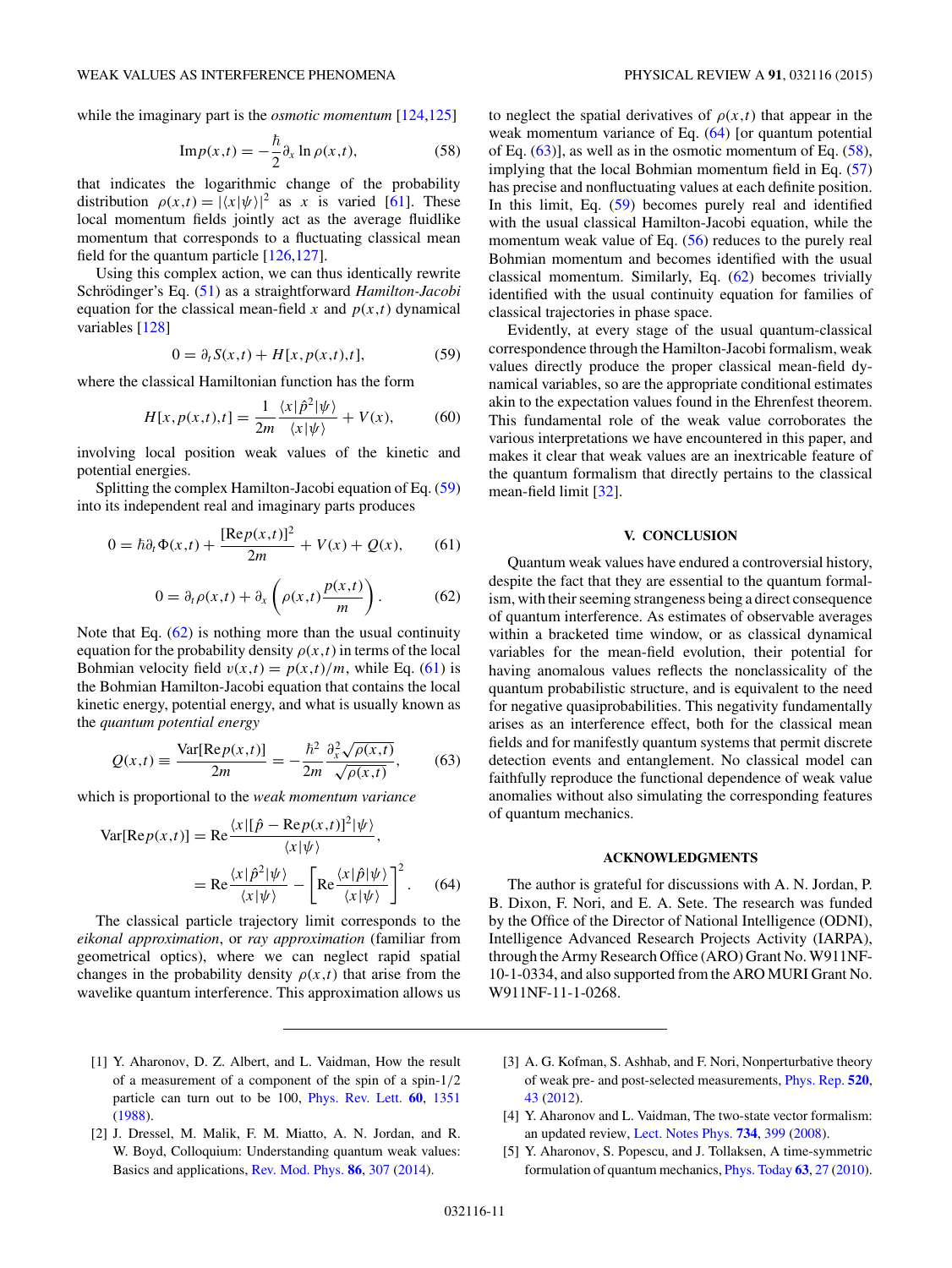- <span id="page-13-0"></span>[6] I. M. Duck, P. M. Stevenson, and E. C. G. Sudarshan, The sense in which a "weak measurement" of a spin-1/2 particle's spin component yields a value 100, [Phys. Rev. D](http://dx.doi.org/10.1103/PhysRevD.40.2112) **[40](http://dx.doi.org/10.1103/PhysRevD.40.2112)**, [2112](http://dx.doi.org/10.1103/PhysRevD.40.2112) [\(1989\)](http://dx.doi.org/10.1103/PhysRevD.40.2112).
- [7] C. Ferrie and J. Combes, How the result of a single coin toss can turn out to be 100 heads, [Phys. Rev. Lett.](http://dx.doi.org/10.1103/PhysRevLett.113.120404) **[113](http://dx.doi.org/10.1103/PhysRevLett.113.120404)**, [120404](http://dx.doi.org/10.1103/PhysRevLett.113.120404) [\(2014\)](http://dx.doi.org/10.1103/PhysRevLett.113.120404).
- [8] L. Vaidman, Comment on "How the result of a single coin toss" can turn out to be 100 heads", [arXiv:1409.5386.](http://arxiv.org/abs/arXiv:1409.5386)
- [9] E. Cohen, A comment on "How the result of a single coin toss can turn out to be 100 heads", [arXiv:1409.8555.](http://arxiv.org/abs/arXiv:1409.8555)
- [10] Y. Aharonov and D. Rohrlich, Comment on "How the result of a single coin toss can turn out to be 100 heads", [arXiv:1410.0381.](http://arxiv.org/abs/arXiv:1410.0381)
- [11] D. Sokolovski, A comment on the paper "How can a result of a single coin toss turn out to be 100 heads" by C. Ferrie and J. Combes, [arXiv:1410.0570.](http://arxiv.org/abs/arXiv:1410.0570)
- [12] A. Brodutch, Comment on: How the result of a single coin toss can turn out to be 100 heads [\(arXiv:1403.2362\)](http://arxiv.org/abs/arXiv:1403.2362); [arXiv:1410.8510.](http://arxiv.org/abs/arXiv:1410.8510)
- [13] J. Dressel, S. Agarwal, and A. N. Jordan, Contextual values of observables in quantum measurements, [Phys. Rev. Lett.](http://dx.doi.org/10.1103/PhysRevLett.104.240401) **[104](http://dx.doi.org/10.1103/PhysRevLett.104.240401)**, [240401](http://dx.doi.org/10.1103/PhysRevLett.104.240401) [\(2010\)](http://dx.doi.org/10.1103/PhysRevLett.104.240401).
- [14] J. Dressel and A. N. Jordan, Contextual-value approach to the generalized measurement of observables, [Phys. Rev. A](http://dx.doi.org/10.1103/PhysRevA.85.022123) **[85](http://dx.doi.org/10.1103/PhysRevA.85.022123)**, [022123](http://dx.doi.org/10.1103/PhysRevA.85.022123) [\(2012\)](http://dx.doi.org/10.1103/PhysRevA.85.022123).
- [15] N. S. Williams and A. N. Jordan, Weak values and the Leggett-Garg inequality in solid-state qubits, [Phys. Rev. Lett.](http://dx.doi.org/10.1103/PhysRevLett.100.026804) **[100](http://dx.doi.org/10.1103/PhysRevLett.100.026804)**, [026804](http://dx.doi.org/10.1103/PhysRevLett.100.026804) [\(2008\)](http://dx.doi.org/10.1103/PhysRevLett.100.026804).
- [16] M. E. Goggin, M. P. Almeida, M. Barbieri, B. P. Lanyon, J. L. O'Brien, A. G. White, and G. J. Pryde, Violation of the Leggett-Garg inequality with weak measurements of photons, [Proc. Natl. Acad. Sci. USA](http://dx.doi.org/10.1073/pnas.1005774108) **[108](http://dx.doi.org/10.1073/pnas.1005774108)**, [1256](http://dx.doi.org/10.1073/pnas.1005774108) [\(2011\)](http://dx.doi.org/10.1073/pnas.1005774108).
- [17] J. Dressel, C. J. Broadbent, J. C. Howell, and A. N. Jordan, Experimental violation of two-party leggett-garg inequalities with semiweak measurements, [Phys. Rev. Lett.](http://dx.doi.org/10.1103/PhysRevLett.106.040402) **[106](http://dx.doi.org/10.1103/PhysRevLett.106.040402)**, [040402](http://dx.doi.org/10.1103/PhysRevLett.106.040402) [\(2011\)](http://dx.doi.org/10.1103/PhysRevLett.106.040402).
- [18] J. P. Groen, D. Ristè, L. Tornberg, J. Cramer, P. C. de Groot, T. Picot, G. Johansson, and L. DiCarlo, Partial-measurement backaction and nonclassical weak values in a superconducting circuit, [Phys. Rev. Lett.](http://dx.doi.org/10.1103/PhysRevLett.111.090506) **[111](http://dx.doi.org/10.1103/PhysRevLett.111.090506)**, [090506](http://dx.doi.org/10.1103/PhysRevLett.111.090506) [\(2013\)](http://dx.doi.org/10.1103/PhysRevLett.111.090506).
- [19] J. Dressel and A. N. Korotkov, Avoiding loopholes with hybrid Bell-Leggett-Garg inequalities, [Phys. Rev. A](http://dx.doi.org/10.1103/PhysRevA.89.012125) **[89](http://dx.doi.org/10.1103/PhysRevA.89.012125)**, [012125](http://dx.doi.org/10.1103/PhysRevA.89.012125) [\(2014\)](http://dx.doi.org/10.1103/PhysRevA.89.012125).
- [20] A. J. Leggett and A. Garg, Quantum mechanics versus macroscopic realism: Is the flux there when nobody looks? [Phys. Rev. Lett.](http://dx.doi.org/10.1103/PhysRevLett.54.857) **[54](http://dx.doi.org/10.1103/PhysRevLett.54.857)**, [857](http://dx.doi.org/10.1103/PhysRevLett.54.857) [\(1985\)](http://dx.doi.org/10.1103/PhysRevLett.54.857).
- [21] A. J. Leggett, Testing the limits of quantum mechanics: Motivation, state of play, prospects, [J. Phys.: Condens. Matter](http://dx.doi.org/10.1088/0953-8984/14/15/201) **[14](http://dx.doi.org/10.1088/0953-8984/14/15/201)**, [R415](http://dx.doi.org/10.1088/0953-8984/14/15/201) [\(2002\)](http://dx.doi.org/10.1088/0953-8984/14/15/201).
- [22] C. Emary, N. Lambert, and F. Nori, Leggett-Garg inequalities, [Rep. Prog. Phys.](http://dx.doi.org/10.1088/0034-4885/77/1/016001) **[77](http://dx.doi.org/10.1088/0034-4885/77/1/016001)**, [016001](http://dx.doi.org/10.1088/0034-4885/77/1/016001) [\(2014\)](http://dx.doi.org/10.1088/0034-4885/77/1/016001).
- [23] J. Tollaksen, Pre- and post-selection, weak values and contextuality, [J. Phys. A: Math. Theor.](http://dx.doi.org/10.1088/1751-8113/40/30/025) **[40](http://dx.doi.org/10.1088/1751-8113/40/30/025)**, [9033](http://dx.doi.org/10.1088/1751-8113/40/30/025) [\(2007\)](http://dx.doi.org/10.1088/1751-8113/40/30/025).
- [24] A. C. Ipsen, Disturbance in weak measurements and the difference between quantum and classical weak values, [arXiv:1409.3538.](http://arxiv.org/abs/arXiv:1409.3538)
- [25] Y. Aharonov, F. Columbo, I. Sabadini, D. C. Struppa, and J. Tollaksen, Some mathematical properties of superoscillations, [J. Phys. A: Math. Theor.](http://dx.doi.org/10.1088/1751-8113/44/36/365304) **[44](http://dx.doi.org/10.1088/1751-8113/44/36/365304)**, [365304](http://dx.doi.org/10.1088/1751-8113/44/36/365304) [\(2011\)](http://dx.doi.org/10.1088/1751-8113/44/36/365304).
- [26] M. V. Berry and P. Shukla, Pointer supershifts and superoscillations in weak measurements, [J. Phys. A: Math. Theor.](http://dx.doi.org/10.1088/1751-8113/45/1/015301) **[45](http://dx.doi.org/10.1088/1751-8113/45/1/015301)**, [015301](http://dx.doi.org/10.1088/1751-8113/45/1/015301) [\(2012\)](http://dx.doi.org/10.1088/1751-8113/45/1/015301).
- [27] N. W. M. Ritchie, J. G. Story, and R. G. Hulet, Realization of a measurement of a "Weak Value", [Phys. Rev. Lett.](http://dx.doi.org/10.1103/PhysRevLett.66.1107) **[66](http://dx.doi.org/10.1103/PhysRevLett.66.1107)**, [1107](http://dx.doi.org/10.1103/PhysRevLett.66.1107) [\(1991\)](http://dx.doi.org/10.1103/PhysRevLett.66.1107).
- [28] S. Kocsis, B. Braverman, S. Ravets, M. J. Stevens, R. P. Mirin, L. K. Shalm, and A. M. Steinberg, Observing the average trajectories of single photons in a two-slit interferometer, [Science](http://dx.doi.org/10.1126/science.1202218) **[332](http://dx.doi.org/10.1126/science.1202218)**, [1170](http://dx.doi.org/10.1126/science.1202218) [\(2011\)](http://dx.doi.org/10.1126/science.1202218).
- [29] J. S. Lundeen, B. Sutherland, A. Patel, C. Stewart, and C. Bamber, Direct measurement of the quantum wavefunction, [Nature \(London\)](http://dx.doi.org/10.1038/nature10120) **[474](http://dx.doi.org/10.1038/nature10120)**, [188](http://dx.doi.org/10.1038/nature10120) [\(2011\)](http://dx.doi.org/10.1038/nature10120).
- [30] K. Y. Bliokh, A. Y. Bekshaev, A. G. Kofman, and F. Nori, Photon trajectories, anomalous velocities, and weak measurements: A classical interpretation, [New J. Phys.](http://dx.doi.org/10.1088/1367-2630/15/7/073022) **[15](http://dx.doi.org/10.1088/1367-2630/15/7/073022)**, [073022](http://dx.doi.org/10.1088/1367-2630/15/7/073022) [\(2013\)](http://dx.doi.org/10.1088/1367-2630/15/7/073022).
- [31] K. Y. Bliokh, A. Y. Bekshaev, and F. Nori, Extraordinary momentum and spin in evanescent waves, [Nat. Commun.](http://dx.doi.org/10.1038/ncomms4300) **[5](http://dx.doi.org/10.1038/ncomms4300)**, [3300](http://dx.doi.org/10.1038/ncomms4300) [\(2014\)](http://dx.doi.org/10.1038/ncomms4300).
- [32] J. Dressel, K. Y. Bliokh, and F. Nori, Classical field approach to quantum weak measurements, [Phys. Rev. Lett.](http://dx.doi.org/10.1103/PhysRevLett.112.110407) **[112](http://dx.doi.org/10.1103/PhysRevLett.112.110407)**, [110407](http://dx.doi.org/10.1103/PhysRevLett.112.110407) [\(2014\)](http://dx.doi.org/10.1103/PhysRevLett.112.110407).
- [33] J. G. Kirkwood, Quantum statistics of almost classical assemblies, [Phys. Rev.](http://dx.doi.org/10.1103/PhysRev.44.31) **[44](http://dx.doi.org/10.1103/PhysRev.44.31)**, [31](http://dx.doi.org/10.1103/PhysRev.44.31) [\(1933\)](http://dx.doi.org/10.1103/PhysRev.44.31).
- [34] P. A. M. Dirac, On the analogy between classical and quantum mechanics, [Rev. Mod. Phys.](http://dx.doi.org/10.1103/RevModPhys.17.195) **[17](http://dx.doi.org/10.1103/RevModPhys.17.195)**, [195](http://dx.doi.org/10.1103/RevModPhys.17.195) [\(1945\)](http://dx.doi.org/10.1103/RevModPhys.17.195).
- [35] S. Chaturvedi, E. Ercolessi, G. Marmo, G. Morandi, N. Mukunda, and R. Simon, Wigner-Weyl correspondence in quantum mechanics for continuous and discrete systems—a Dirac-inspired view, [J. Phys. A: Math. Gen.](http://dx.doi.org/10.1088/0305-4470/39/6/014) **[39](http://dx.doi.org/10.1088/0305-4470/39/6/014)**, [1405](http://dx.doi.org/10.1088/0305-4470/39/6/014) [\(2006\)](http://dx.doi.org/10.1088/0305-4470/39/6/014).
- [36] J. S. Lundeen and C. Bamber, Procedure for direct measure[ment of general quantum states using weak measurement,](http://dx.doi.org/10.1103/PhysRevLett.108.070402) Phys. Rev. Lett. **[108](http://dx.doi.org/10.1103/PhysRevLett.108.070402)**, [070402](http://dx.doi.org/10.1103/PhysRevLett.108.070402) [\(2012\)](http://dx.doi.org/10.1103/PhysRevLett.108.070402).
- [37] H. F. Hofmann, Complex joint probabilities as expressions of reversible transformations in quantum mechanics, [New J. Phys.](http://dx.doi.org/10.1088/1367-2630/14/4/043031) **[14](http://dx.doi.org/10.1088/1367-2630/14/4/043031)**, [043031](http://dx.doi.org/10.1088/1367-2630/14/4/043031) [\(2012\)](http://dx.doi.org/10.1088/1367-2630/14/4/043031).
- [38] C. Bamber and J. S. Lundeen, Observing dirac's classical phase space analog to the quantum state, [Phys. Rev. Lett.](http://dx.doi.org/10.1103/PhysRevLett.112.070405) **[112](http://dx.doi.org/10.1103/PhysRevLett.112.070405)**, [070405](http://dx.doi.org/10.1103/PhysRevLett.112.070405) [\(2014\)](http://dx.doi.org/10.1103/PhysRevLett.112.070405).
- [39] Y. P. Terletsky, The limiting transition from quantum to classical mechanics, JETP **7**, 1290 (1937).
- [40] H. Margenau and R. N. Hill, Correlation between measurements in quantum theory, [Prog. Theor. Phys.](http://dx.doi.org/10.1143/PTP.26.722) **[26](http://dx.doi.org/10.1143/PTP.26.722)**, [722](http://dx.doi.org/10.1143/PTP.26.722) [\(1961\)](http://dx.doi.org/10.1143/PTP.26.722).
- [41] L. M. Johansen, Nonclassical properties of coherent states, [Phys. Lett. A](http://dx.doi.org/10.1016/j.physleta.2004.07.003) **[329](http://dx.doi.org/10.1016/j.physleta.2004.07.003)**, [184](http://dx.doi.org/10.1016/j.physleta.2004.07.003) [\(2004\)](http://dx.doi.org/10.1016/j.physleta.2004.07.003).
- [42] L. M. Johansen and A. Luis, Nonclassicality in weak measurements, [Phys. Rev. A](http://dx.doi.org/10.1103/PhysRevA.70.052115) **[70](http://dx.doi.org/10.1103/PhysRevA.70.052115)**, [052115](http://dx.doi.org/10.1103/PhysRevA.70.052115) [\(2004\)](http://dx.doi.org/10.1103/PhysRevA.70.052115).
- [43] E. P. Wigner, On the quantum correction for thermodynamic equilibrium, [Phys. Rev.](http://dx.doi.org/10.1103/PhysRev.40.749) **[40](http://dx.doi.org/10.1103/PhysRev.40.749)**, [749](http://dx.doi.org/10.1103/PhysRev.40.749) [\(1932\)](http://dx.doi.org/10.1103/PhysRev.40.749).
- [44] [J. E. Moyal, Quantum mechanics as a statistical theory,](http://dx.doi.org/10.1017/S0305004100000487) Math. Proc. Cambr. Philos. Soc. **[45](http://dx.doi.org/10.1017/S0305004100000487)**, [99](http://dx.doi.org/10.1017/S0305004100000487) [\(1949\)](http://dx.doi.org/10.1017/S0305004100000487).
- [45] R. J. Glauber, Photon Correlations, [Phys. Rev. Lett.](http://dx.doi.org/10.1103/PhysRevLett.10.84) **[10](http://dx.doi.org/10.1103/PhysRevLett.10.84)**, [84](http://dx.doi.org/10.1103/PhysRevLett.10.84) [\(1963\)](http://dx.doi.org/10.1103/PhysRevLett.10.84).
- [46] E. C. G. Sudarshan, Equivalence of semiclassical and quantum [mechanical descriptions of statistical light beams,](http://dx.doi.org/10.1103/PhysRevLett.10.277) Phys. Rev. Lett. **[10](http://dx.doi.org/10.1103/PhysRevLett.10.277)**, [277](http://dx.doi.org/10.1103/PhysRevLett.10.277) [\(1963\)](http://dx.doi.org/10.1103/PhysRevLett.10.277).
- [47] R. W. Spekkens, Negativity and contextuality are equivalent notions of nonclassicality, [Phys. Rev. Lett.](http://dx.doi.org/10.1103/PhysRevLett.101.020401) **[101](http://dx.doi.org/10.1103/PhysRevLett.101.020401)**, [020401](http://dx.doi.org/10.1103/PhysRevLett.101.020401) [\(2008\)](http://dx.doi.org/10.1103/PhysRevLett.101.020401).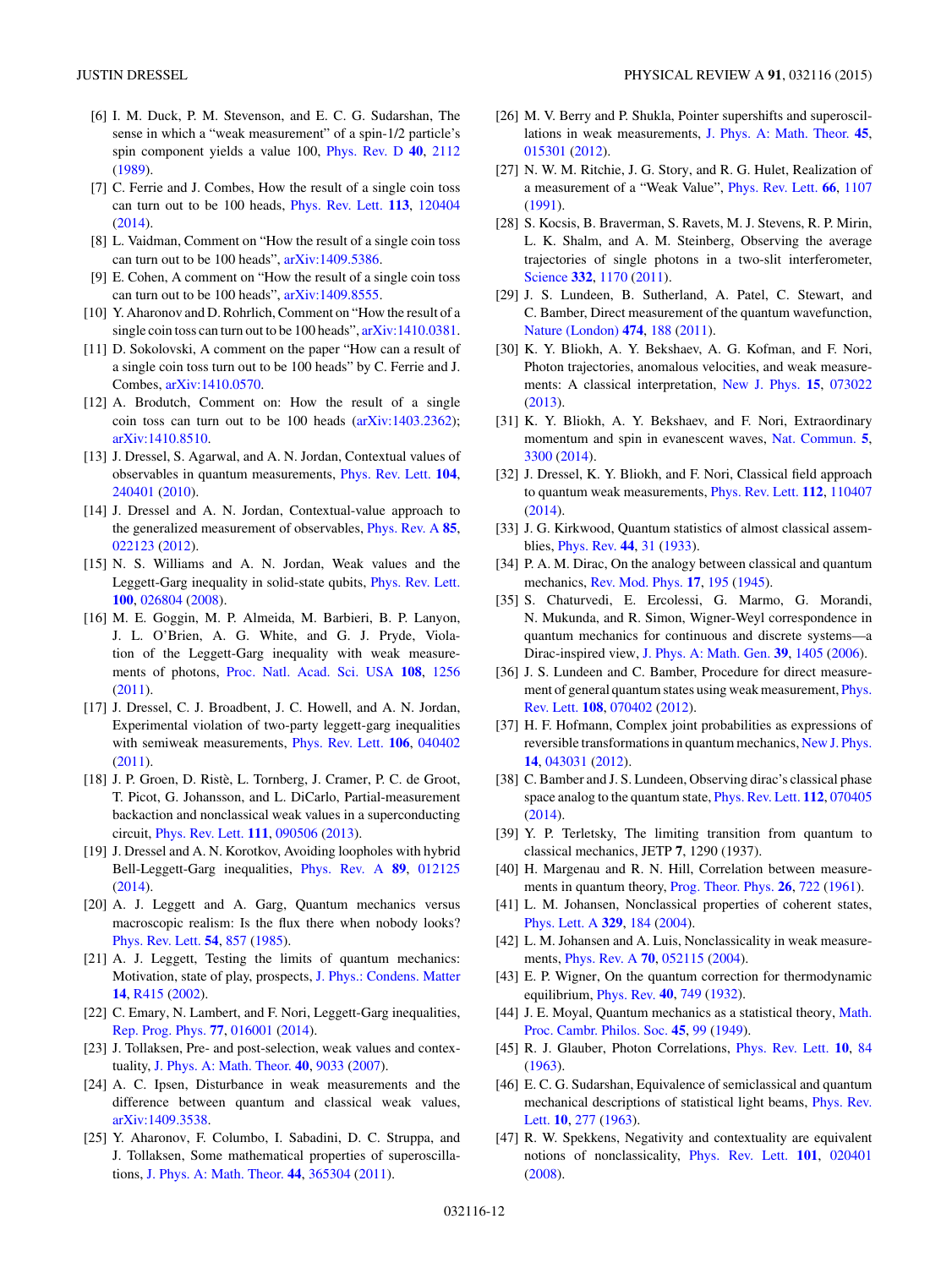- <span id="page-14-0"></span>[48] C. Ferrie, Quasi-probability representations of quantum theory [with applications to quantum information science,](http://dx.doi.org/10.1088/0034-4885/74/11/116001) Rep. Prog. Phys. **[74](http://dx.doi.org/10.1088/0034-4885/74/11/116001)**, [116001](http://dx.doi.org/10.1088/0034-4885/74/11/116001) [\(2011\)](http://dx.doi.org/10.1088/0034-4885/74/11/116001).
- [49] S. Kochen and E. P. Specker, The problem of hidden variables in quantum mechanics, J. Math. Mech. **17**, 59 (1967).
- [50] N. D. Mermin, Hidden variables and the two theorems of John Bell, [Rev. Mod. Phys.](http://dx.doi.org/10.1103/RevModPhys.65.803) **[65](http://dx.doi.org/10.1103/RevModPhys.65.803)**, [803](http://dx.doi.org/10.1103/RevModPhys.65.803) [\(1993\)](http://dx.doi.org/10.1103/RevModPhys.65.803).
- [51] M. F. Pusey, Anomalous weak values are proofs of contextuality, [Phys. Rev. Lett.](http://dx.doi.org/10.1103/PhysRevLett.113.200401) **[113](http://dx.doi.org/10.1103/PhysRevLett.113.200401)**, [200401](http://dx.doi.org/10.1103/PhysRevLett.113.200401) [\(2014\)](http://dx.doi.org/10.1103/PhysRevLett.113.200401).
- [52] S. Watanabe, Symmetry and physical laws. Part III. Prediction and retrodiction, [Rev. Mod. Phys.](http://dx.doi.org/10.1103/RevModPhys.27.179) **[27](http://dx.doi.org/10.1103/RevModPhys.27.179)**, [179](http://dx.doi.org/10.1103/RevModPhys.27.179) [\(1955\)](http://dx.doi.org/10.1103/RevModPhys.27.179).
- [53] Y. Aharonov, P. G. Bergmann, and J. L. Lebowitz, Time symmetry in the quantum process of measurement, *[Phys. Rev](http://dx.doi.org/10.1103/PhysRev.134.B1410)* **[134](http://dx.doi.org/10.1103/PhysRev.134.B1410)**, [B1410](http://dx.doi.org/10.1103/PhysRev.134.B1410) [\(1964\)](http://dx.doi.org/10.1103/PhysRev.134.B1410).
- [54] Y. Aharonov and L. Vaidman, Properties of a quantum system [during the time interval between two measurements,](http://dx.doi.org/10.1103/PhysRevA.41.11) Phys. Rev. A **[41](http://dx.doi.org/10.1103/PhysRevA.41.11)**, [11](http://dx.doi.org/10.1103/PhysRevA.41.11) [\(1990\)](http://dx.doi.org/10.1103/PhysRevA.41.11).
- [55] Y. Aharonov and L. Vaidman, Complete description of a quantum system at a given time, [J. Phys. A: Math. Gen.](http://dx.doi.org/10.1088/0305-4470/24/10/018) **[24](http://dx.doi.org/10.1088/0305-4470/24/10/018)**, [2315](http://dx.doi.org/10.1088/0305-4470/24/10/018) [\(1991\)](http://dx.doi.org/10.1088/0305-4470/24/10/018).
- [56] Y. Aharonov and A. Botero, Quantum averages of weak values, [Phys. Rev. A](http://dx.doi.org/10.1103/PhysRevA.72.052111) **[72](http://dx.doi.org/10.1103/PhysRevA.72.052111)**, [052111](http://dx.doi.org/10.1103/PhysRevA.72.052111) [\(2005\)](http://dx.doi.org/10.1103/PhysRevA.72.052111).
- [57] Y. Aharonov, S. Popescu, J. Tollaksen, and L. Vaidman, Multiple-time states and multiple-time measurements in quantum mechanics, [Phys. Rev. A](http://dx.doi.org/10.1103/PhysRevA.79.052110) **[79](http://dx.doi.org/10.1103/PhysRevA.79.052110)**, [052110](http://dx.doi.org/10.1103/PhysRevA.79.052110) [\(2009\)](http://dx.doi.org/10.1103/PhysRevA.79.052110).
- [58] M. J. W. Hall, Exact uncertainty relations, [Phys. Rev. A](http://dx.doi.org/10.1103/PhysRevA.64.052103) **[64](http://dx.doi.org/10.1103/PhysRevA.64.052103)**, [052103](http://dx.doi.org/10.1103/PhysRevA.64.052103) [\(2001\)](http://dx.doi.org/10.1103/PhysRevA.64.052103).
- [59] L. M. Johansen, What is the value of an observable between pre- and postselection? [Phys. Lett. A](http://dx.doi.org/10.1016/j.physleta.2004.01.041) **[322](http://dx.doi.org/10.1016/j.physleta.2004.01.041)**, [298](http://dx.doi.org/10.1016/j.physleta.2004.01.041) [\(2004\)](http://dx.doi.org/10.1016/j.physleta.2004.01.041).
- [60] M. J. W. Hall, Prior information: How to circumvent the [standard joint-measurement uncertainty relation,](http://dx.doi.org/10.1103/PhysRevA.69.052113) Phys. Rev. A **[69](http://dx.doi.org/10.1103/PhysRevA.69.052113)**, [052113](http://dx.doi.org/10.1103/PhysRevA.69.052113) [\(2004\)](http://dx.doi.org/10.1103/PhysRevA.69.052113).
- [61] J. Dressel and A. N. Jordan, Significance of the imaginary part of the weak value, [Phys. Rev. A](http://dx.doi.org/10.1103/PhysRevA.85.012107) **[85](http://dx.doi.org/10.1103/PhysRevA.85.012107)**, [012107](http://dx.doi.org/10.1103/PhysRevA.85.012107) [\(2012\)](http://dx.doi.org/10.1103/PhysRevA.85.012107).
- [62] H. F. Hofmann, Sequential measurements of non-commuting observables with quantum controlled interactions, [New J. Phys.](http://dx.doi.org/10.1088/1367-2630/16/6/063056) **[16](http://dx.doi.org/10.1088/1367-2630/16/6/063056)**, [063056](http://dx.doi.org/10.1088/1367-2630/16/6/063056) [\(2014\)](http://dx.doi.org/10.1088/1367-2630/16/6/063056).
- [63] P. Busch, P. Lahti, and R. F. Werner, Proof of heisenbergs error-disturbance relation, [Phys. Rev. Lett.](http://dx.doi.org/10.1103/PhysRevLett.111.160405) **[111](http://dx.doi.org/10.1103/PhysRevLett.111.160405)**, [160405](http://dx.doi.org/10.1103/PhysRevLett.111.160405) [\(2013\)](http://dx.doi.org/10.1103/PhysRevLett.111.160405).
- [64] J. Dressel and F. Nori, Certainty in Heisenberg's uncertainty principle: Revisiting definitions for estimation errors and disturbance, [Phys. Rev. A](http://dx.doi.org/10.1103/PhysRevA.89.022106) **[89](http://dx.doi.org/10.1103/PhysRevA.89.022106)**, [022106](http://dx.doi.org/10.1103/PhysRevA.89.022106) [\(2014\)](http://dx.doi.org/10.1103/PhysRevA.89.022106).
- [65] P. Busch, P. Lahti, and R. F. Werner, Colloquium: Quantum root-mean-square error and measurement uncertainty relations, [Rev. Mod. Phys.](http://dx.doi.org/10.1103/RevModPhys.86.1261) **[86](http://dx.doi.org/10.1103/RevModPhys.86.1261)**, [1261](http://dx.doi.org/10.1103/RevModPhys.86.1261) [\(2014\)](http://dx.doi.org/10.1103/RevModPhys.86.1261).
- [66] P. Campagne-Ibarcq, L. Bretheau, E. Flurin, A. Auffeves, F. ` Mallet, and B. Huard, Observing interferences between past [and future quantum states in resonance fluorescence,](http://dx.doi.org/10.1103/PhysRevLett.112.180402) Phys. Rev. Lett. **[112](http://dx.doi.org/10.1103/PhysRevLett.112.180402)**, [180402](http://dx.doi.org/10.1103/PhysRevLett.112.180402) [\(2014\)](http://dx.doi.org/10.1103/PhysRevLett.112.180402).
- [67] S. J. Weber, A. Chantasri, J. Dressel, A. N. Jordan, K. W. Murch, and I. Siddiqi, Mapping the optimal route between two quantum states, [Nature \(London\)](http://dx.doi.org/10.1038/nature13559) **[511](http://dx.doi.org/10.1038/nature13559)**, [570](http://dx.doi.org/10.1038/nature13559) [\(2014\)](http://dx.doi.org/10.1038/nature13559).
- [68] D. Tan, S. J. Weber, I. Siddiqi, K. Mølmer, and K. W. Murch, Prediction and retrodiction for a continuously monitored superconducting qubit, [Phys. Rev. Lett.](http://dx.doi.org/10.1103/PhysRevLett.114.090403) **[114](http://dx.doi.org/10.1103/PhysRevLett.114.090403)**, [090403](http://dx.doi.org/10.1103/PhysRevLett.114.090403) [\(2015\)](http://dx.doi.org/10.1103/PhysRevLett.114.090403).
- [69] T. Rybarczyk, S. Gerlich, B. Peaudecerf, M. Penasa, B. Julsgaard, K. Mølmer, S. Gleyzes, M. Brune, J.-M. Raimond, S. Haroche, and I. Dotsenko, Past quantum state analysis of the photon number evolution in a cavity, [arXiv:1409.0958.](http://arxiv.org/abs/arXiv:1409.0958)
- [70] M. Tsang, Time-symmetric quantum theory of smoothing, [Phys. Rev. Lett.](http://dx.doi.org/10.1103/PhysRevLett.102.250403) **[102](http://dx.doi.org/10.1103/PhysRevLett.102.250403)**, [250403](http://dx.doi.org/10.1103/PhysRevLett.102.250403) [\(2009\)](http://dx.doi.org/10.1103/PhysRevLett.102.250403).
- [71] [M. Tsang, Continuous quantum hypothesis testing,](http://dx.doi.org/10.1103/PhysRevLett.108.170502) Phys. Rev. Lett. **[108](http://dx.doi.org/10.1103/PhysRevLett.108.170502)**, [170502](http://dx.doi.org/10.1103/PhysRevLett.108.170502) [\(2012\)](http://dx.doi.org/10.1103/PhysRevLett.108.170502).
- [72] S. Gammelmark, B. Julsgaard, and K. Mølmer, Past quantum states of a monitored system, [Phys. Rev. Lett.](http://dx.doi.org/10.1103/PhysRevLett.111.160401) **[111](http://dx.doi.org/10.1103/PhysRevLett.111.160401)**, [160401](http://dx.doi.org/10.1103/PhysRevLett.111.160401) [\(2013\)](http://dx.doi.org/10.1103/PhysRevLett.111.160401).
- [73] S. Gammelmark, K. Mølmer, W. Alt, T. Kampschulte, and D. Meschede, Hidden Markov model of atomic quantum jump dynamics in an optically probed cavity, [Phys. Rev. A](http://dx.doi.org/10.1103/PhysRevA.89.043839) **[89](http://dx.doi.org/10.1103/PhysRevA.89.043839)**, [043839](http://dx.doi.org/10.1103/PhysRevA.89.043839) [\(2014\)](http://dx.doi.org/10.1103/PhysRevA.89.043839).
- [74] H. Breuer and F. Petruccione, *The Theory of Open Quantum Systems* (Oxford University Press, Oxford, 2007).
- [75] H. M. Wiseman and G. Milburn, *Quantum Measurement and Control* (Cambridge University Press, Cambridge, UK, 2009).
- [76] J. Dressel and A. N. Jordan, Quantum instruments as a foundation for both states and observables, [Phys. Rev. A](http://dx.doi.org/10.1103/PhysRevA.88.022107) **[88](http://dx.doi.org/10.1103/PhysRevA.88.022107)**, [022107](http://dx.doi.org/10.1103/PhysRevA.88.022107) [\(2013\)](http://dx.doi.org/10.1103/PhysRevA.88.022107).
- [77] A. Chantasri, J. Dressel, and A. N. Jordan, Action principle for continuous quantum measurement, [Phys. Rev. A](http://dx.doi.org/10.1103/PhysRevA.88.042110) **[88](http://dx.doi.org/10.1103/PhysRevA.88.042110)**, [042110](http://dx.doi.org/10.1103/PhysRevA.88.042110) [\(2013\)](http://dx.doi.org/10.1103/PhysRevA.88.042110).
- [78] [L. Vaidman, Quantum theory and determinism,](http://dx.doi.org/10.1007/s40509-014-0008-4) Quant. Stud.: Math. Found. **[1](http://dx.doi.org/10.1007/s40509-014-0008-4)**, [5](http://dx.doi.org/10.1007/s40509-014-0008-4) [\(2014\)](http://dx.doi.org/10.1007/s40509-014-0008-4).
- [79] Y. Aharonov, E. Cohen, D. Grossman, and A. C. Elitzur, Can a future choice affect a past measurement's outcome?, [arXiv:1206.6224.](http://arxiv.org/abs/arXiv:1206.6224)
- [80] R. P. Feynman, The theory of positrons, [Phys. Rev.](http://dx.doi.org/10.1103/PhysRev.76.749) **[76](http://dx.doi.org/10.1103/PhysRev.76.749)**, [749](http://dx.doi.org/10.1103/PhysRev.76.749) [\(1949\)](http://dx.doi.org/10.1103/PhysRev.76.749).
- [81] P. Ehrenfest, Bemerkung über die angenäherte gültigkeit der klassischen mechanik innerhalb der quantenmechanik, [Z. Phys.](http://dx.doi.org/10.1007/BF01329203) **[45](http://dx.doi.org/10.1007/BF01329203)**, [455](http://dx.doi.org/10.1007/BF01329203) [\(1927\)](http://dx.doi.org/10.1007/BF01329203).
- [82] C. R. Shalizi and J. P. Crutchfield, Computational mechanics: Pattern and prediction, structure and simplicity, [J. Stat. Phys.](http://dx.doi.org/10.1023/A:1010388907793) **[104](http://dx.doi.org/10.1023/A:1010388907793)**, [816](http://dx.doi.org/10.1023/A:1010388907793) [\(2001\)](http://dx.doi.org/10.1023/A:1010388907793).
- [83] J. P. Crutchfield, C. J. Ellison, and J. R. Mahoney, Time's barbed arrow: Irreversibility, crypticity, and stored information, [Phys. Rev. Lett.](http://dx.doi.org/10.1103/PhysRevLett.103.094101) **[103](http://dx.doi.org/10.1103/PhysRevLett.103.094101)**, [094101](http://dx.doi.org/10.1103/PhysRevLett.103.094101) [\(2009\)](http://dx.doi.org/10.1103/PhysRevLett.103.094101).
- [84] C. J. Ellison, J. R. Mahoney, and J. P. Crutchfield, Prediction, retrodiction, and the amount of information stored in the present, [J. Stat. Phys.](http://dx.doi.org/10.1007/s10955-009-9808-z) **[136](http://dx.doi.org/10.1007/s10955-009-9808-z)**, [1005](http://dx.doi.org/10.1007/s10955-009-9808-z) [\(2009\)](http://dx.doi.org/10.1007/s10955-009-9808-z).
- [85] J. R. Mahoney, C. J. Ellison, R. G. James, and J. P. Crutchfield, How hidden are hidden processes? A primer on crypticity and entropy convergence, [Chaos](http://dx.doi.org/10.1063/1.3637502) **[21](http://dx.doi.org/10.1063/1.3637502)**, [037112](http://dx.doi.org/10.1063/1.3637502) [\(2011\)](http://dx.doi.org/10.1063/1.3637502).
- [86] J. S. Simonoff, *Smoothing Methods in Statistics*, 2nd ed. (Springer-Verlag, New York, 1998).
- [87] G. A. Einicke, *Smoothing, Filtering and Prediction: Estimating the Past, Present, and Future* (InTech, Rijeka, 2012).
- [88] M. S. Leifer and R. W. Spekkens, Towards a formulation of quantum theory as a causally neutral theory of Bayesian inference, [Phys. Rev. A](http://dx.doi.org/10.1103/PhysRevA.88.052130) **[88](http://dx.doi.org/10.1103/PhysRevA.88.052130)**, [052130](http://dx.doi.org/10.1103/PhysRevA.88.052130) [\(2013\)](http://dx.doi.org/10.1103/PhysRevA.88.052130).
- [89] D. Pegg, S. Barnett, and J. Jeffers, Quantum theory of preparation and measurement, [J. Mod. Opt.](http://dx.doi.org/10.1080/09500340110109412) **[49](http://dx.doi.org/10.1080/09500340110109412)**, [913](http://dx.doi.org/10.1080/09500340110109412) [\(2002\)](http://dx.doi.org/10.1080/09500340110109412).
- [90] D. T. Pegg, S. M. Barnett, and J. Jeffers, Quantum retrodiction in open systems, [Phys. Rev. A](http://dx.doi.org/10.1103/PhysRevA.66.022106) **[66](http://dx.doi.org/10.1103/PhysRevA.66.022106)**, [022106](http://dx.doi.org/10.1103/PhysRevA.66.022106) [\(2002\)](http://dx.doi.org/10.1103/PhysRevA.66.022106).
- [91] H. M. Wiseman, Weak values, quantum trajectories, and the [cavity-QED experiment on wave-particle correlation,](http://dx.doi.org/10.1103/PhysRevA.65.032111) Phys. Rev. A **[65](http://dx.doi.org/10.1103/PhysRevA.65.032111)**, [032111](http://dx.doi.org/10.1103/PhysRevA.65.032111) [\(2002\)](http://dx.doi.org/10.1103/PhysRevA.65.032111).
- [92] B. Coecke and R. W. Spekkens, Picturing classical and quantum Bayesian inference, [Synthese](http://dx.doi.org/10.1007/s11229-011-9917-5) **[186](http://dx.doi.org/10.1007/s11229-011-9917-5)**, [651](http://dx.doi.org/10.1007/s11229-011-9917-5) [\(2012\)](http://dx.doi.org/10.1007/s11229-011-9917-5).